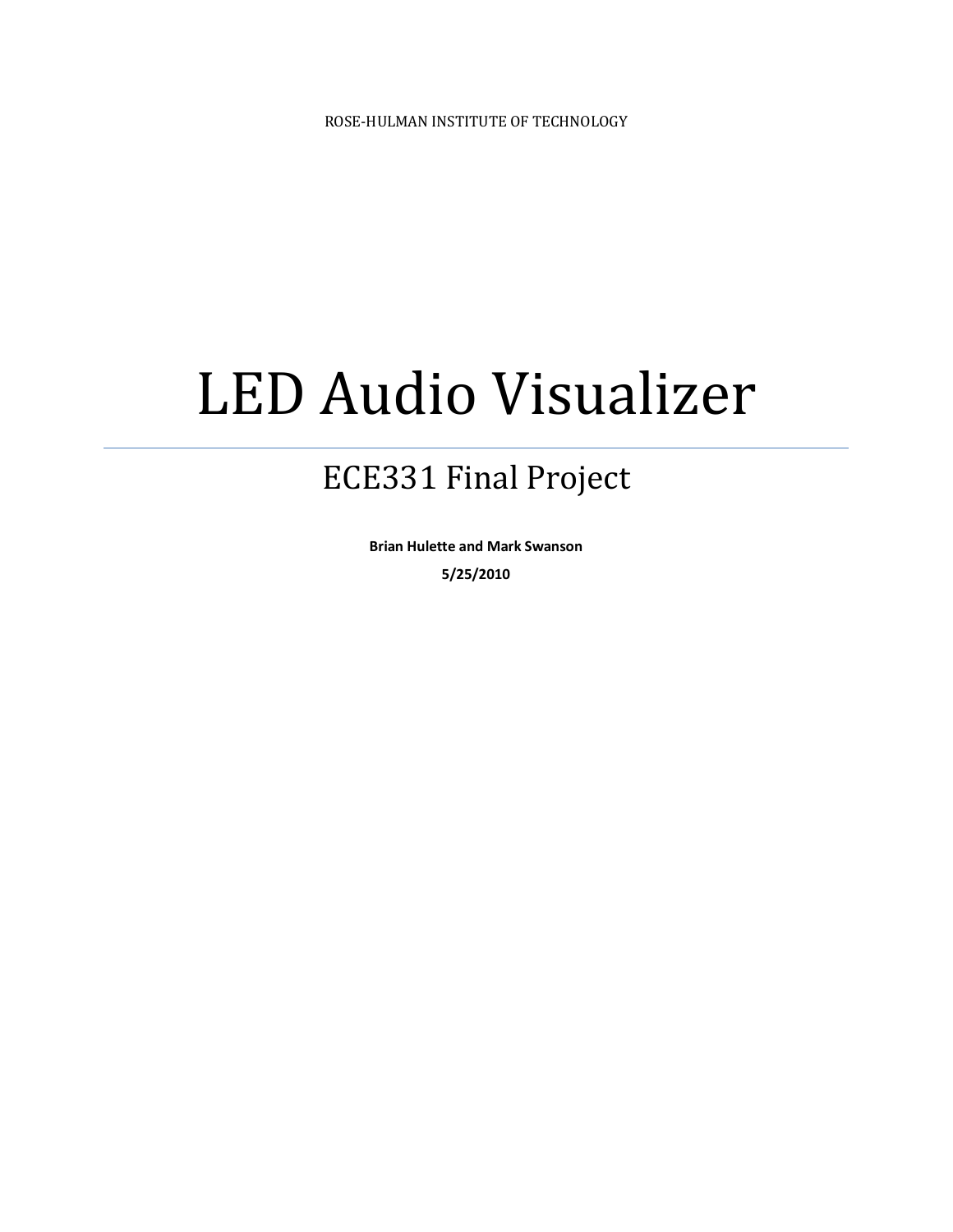# TABLE OF CONTENTS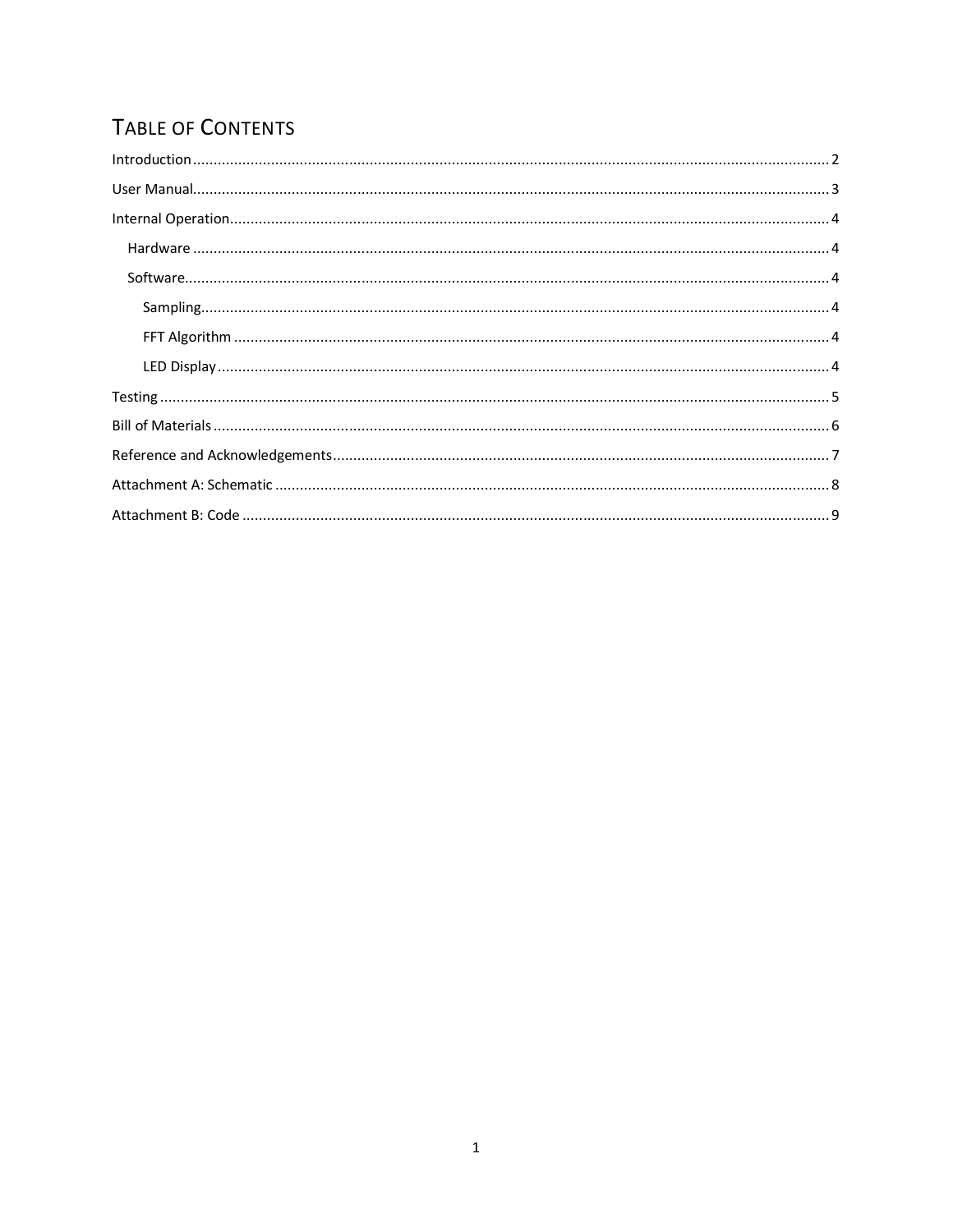## INTRODUCTION

 $\overline{a}$ 

The objective for our ECE331 final project was to create an Audio Visualizer. We decided to use a microprocessor to compute a 16 point Fast Fourier Transform (FFT) and display the result as a bar graph on an 8x8 LED dsiplay. The result is a low resolution, real-time frequency spectrum display of an audio input.

We added a few other features to make the device more convenient to use. A potentiometer allows the user to adjust the gain on the audio signal before it is sampled by the microcontroller. Using this feature, the user can adjust the audio signal to maximize the magnitude of the signal, while preventing clipping. We also added a passthrough audio output, so that the user can listen to the audio signal as its spectrum is displayed.

Below is a picture of the completed device in use.



<sup>\*</sup> A 16 point FFT actually only gives you responses at 8 different frequencies because some of the frequencies are repeated as negative frequencies.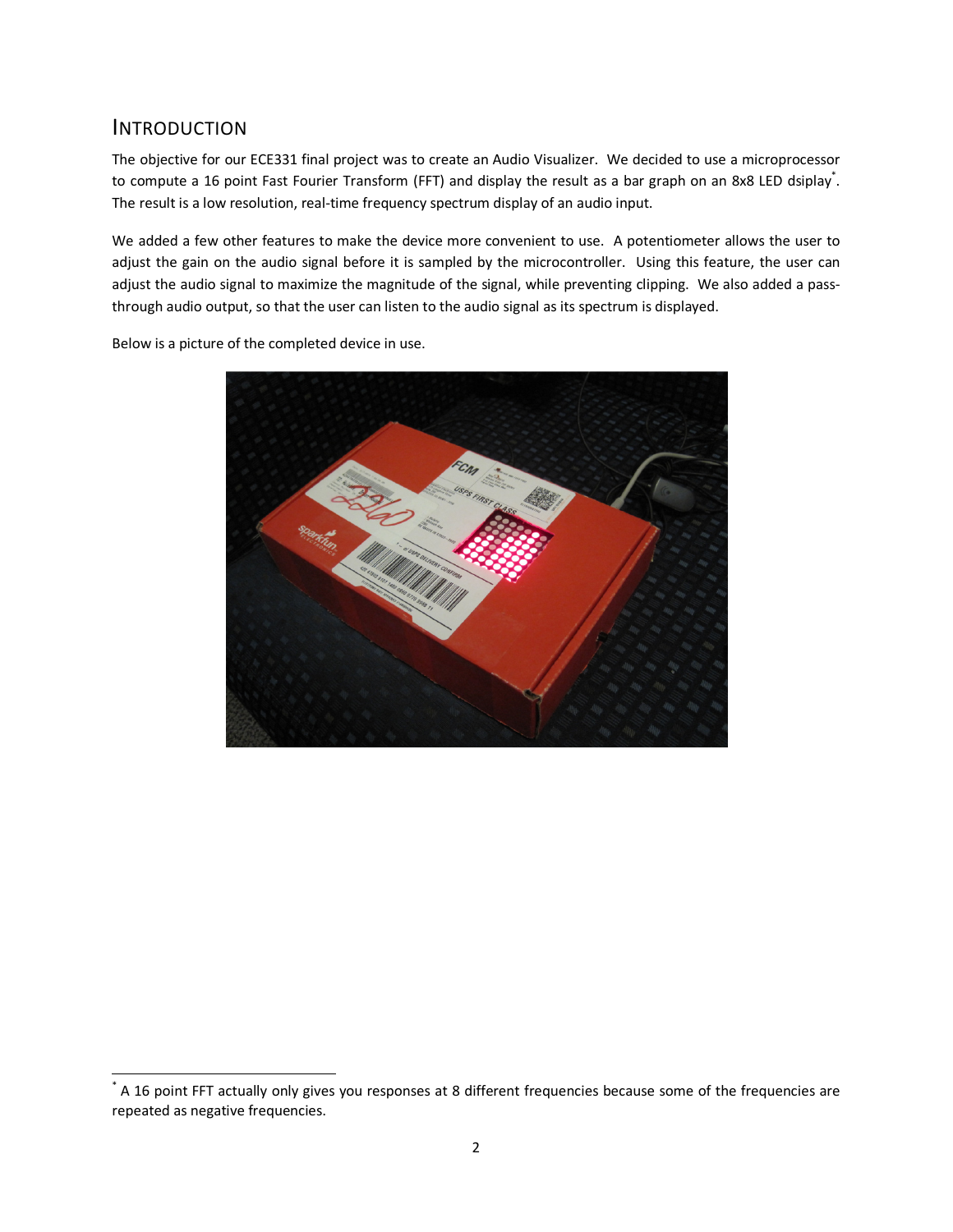## USER MANUAL

- 1. Open up the enclosure, and check if both 9V batteries are connected to their holders. If they are not, connect them both.
- 2. Close the enclosure and connect the DC power supply to the connector labeled 'Power' on the back of the device.
- 3. Connect your input audio signal to the connector labeled 'IN' on the back of the device. If working properly, the device should display a frequency spectrum on the LED display at this point.
- 4. Adjust the potentiometer on the right side of the device until the highest parts of the spectrum are just reaching the top of the display.
- 5. If you would like to listen to the audio as it is being visualized connect speakers or headphones to the connection labeled 'OUT' on the back of the device.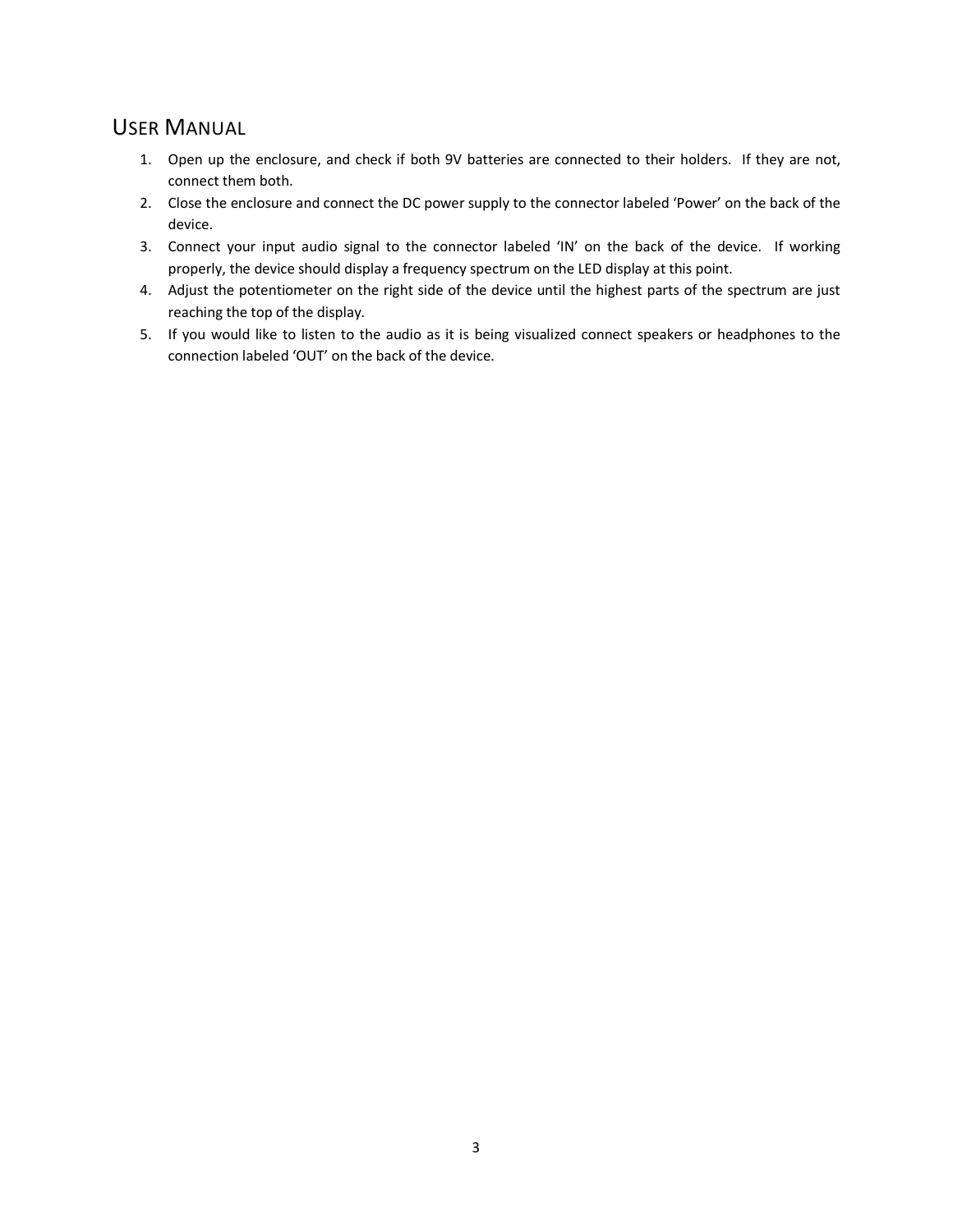## INTERNAL OPERATION

## **HARDWARE**

We chose to use the Freescale MC9HCS12C128 microprocessor as the core of our project. We chose to use it, rather than a processor specialized for Digital Signal Processing (DSP), because we had already used it throughout the quarter, and had become quite familiar with it.

We used Channel 5 on the processor's onboard 10-bit Analog-to-Digital Converter (ADC) to sample the audio input. Because the ADC can only sample positive voltages, we had to add some more hardware to level shift the input audio signal.

The audio signal first enters a non-inverting amplifier, where the gain is controlled by a 10k potentiometer. That output is then passed to a summing amplifier along with a 2.5V input. The result of this entire circuit should be to amplify the output to a level of 5 Volts peak-to-peak, and shift the signal so it is centered at 2.5V. This creates an ideal signal for sampling with our ADC. One additional op-amp was wired up as a voltage follower with the raw audio signal as its input. Its output drives the pass-through audio output. Every op-amp used in this project was a TL072 low-noise op-amp.

The LED display was an 8x8 LED Display. The display is driven by a MAX7219 Serially Interfaced, 8-Digit, LED Display Driver. The driver is a very convenient way to control any LED display. It will automatically scan the display so that it shows the values stored in its data registers. The Freescale microprocessor can write to those data registers through a SPI bus.

## **SOFTWARE**

There are three main portions of the Audio Visualizer code: Audio Signal Sampling, the FFT Algorithm, and the LED display.

## SAMPLING

The audio signal is read from ADC Channel 5 every time an interrupt occurs on Timer Channel 0. This timer is configured to sample the audio input at a rate of 40 kHz, providing a maximum input frequency of 20 kHz.

## FFT ALGORITHM

The majority of the FFT algorithm is implemented with a fixed-point FFT Library that we found online. We had to modify the library slightly, however, to make it compatible with our processor. Those changes are highlighted in the fix fft.c file in Attachment B. There are several other functions, implemented in fft\_routines.c, which pre- and post-process the data going into and out of the fixed-point FFT library.

## LED DISPLAY

There is one function used for writing to the LED display, display\_bar in led\_routines,c. That function takes an array of eight integers as inputs, and displays those integers on the LED display as a bar graph.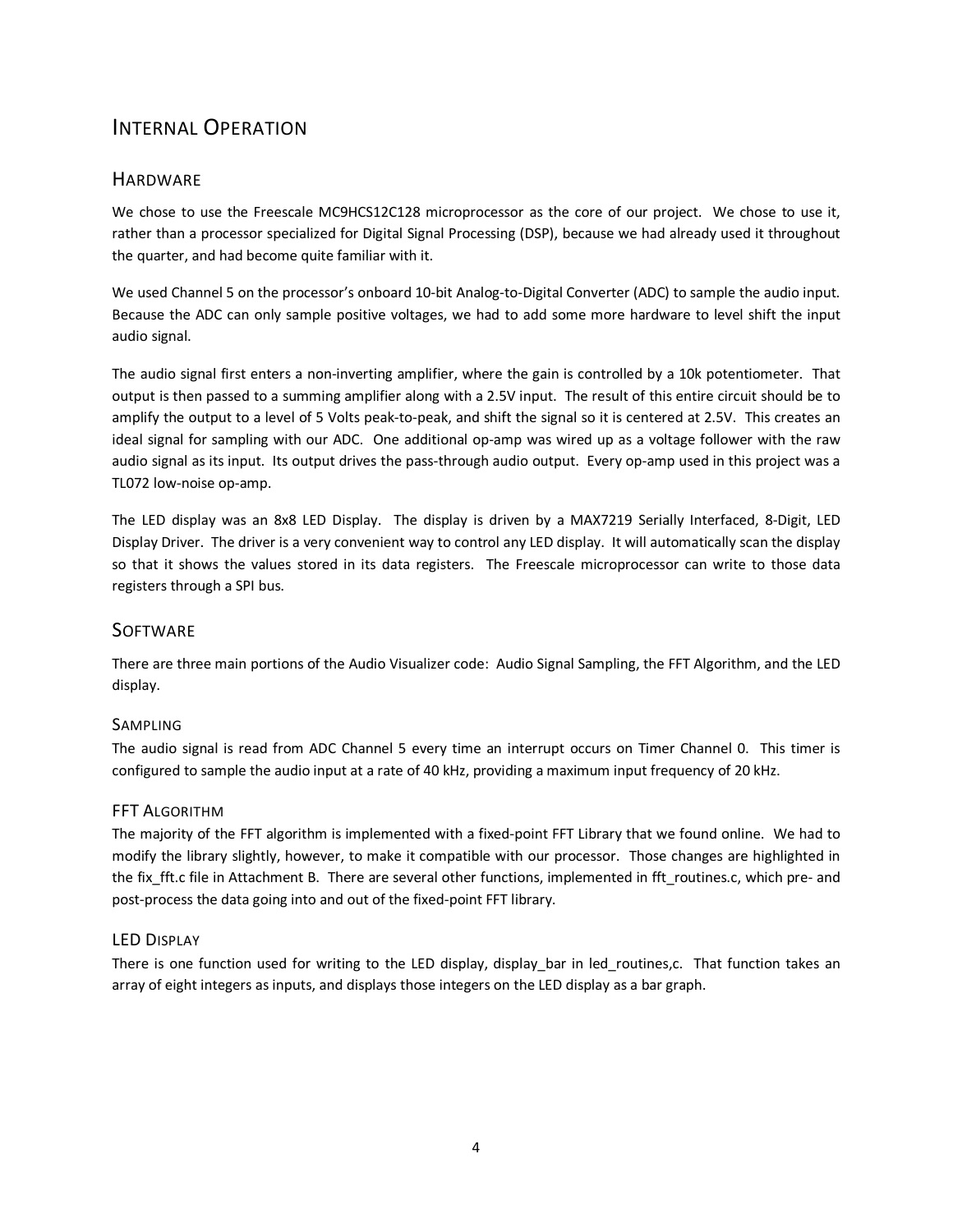# **TESTING**

| <b>Test Name</b>              | Description                                                        | Result |
|-------------------------------|--------------------------------------------------------------------|--------|
| LED Bar Graph                 | Use the LED Display driver and the Freescale microcontroller to    | Passed |
|                               | display a hard-coded bar graph on the LED display                  |        |
| Sampling                      | Use the microcontroller's ATD to sample a 2.5 kHz sinusoidal       | Passed |
|                               | waveform from a function generator, and graph the results.         |        |
|                               | Verify that the samples look sinusoidal.                           |        |
| <b>Fast Fourier Transform</b> | Use the fixed-point FFT library to compute the FFT of a set of     | Passed |
|                               | samples with known frequency. Verify that the FFT shows the        |        |
|                               | correct frequency                                                  |        |
| <b>Integration Testing</b>    | Take samples of a 2.5 kHz waveform from a function generator,      | Passed |
|                               | compute the FFT, and display it on the bar graph. Ensure that the  |        |
|                               | graph is largest at the lowest bar, which represents 2.5 kHz.      |        |
| <b>Final Testing</b>          | Use the device to compute the FFT of an audio signal in real-time  | Passed |
|                               | and display it on the LED display. Verify that it is a proper      |        |
|                               | visualization of the audio signal (checking for spikes at beats in |        |
|                               | the audio is a good qualitative test).                             |        |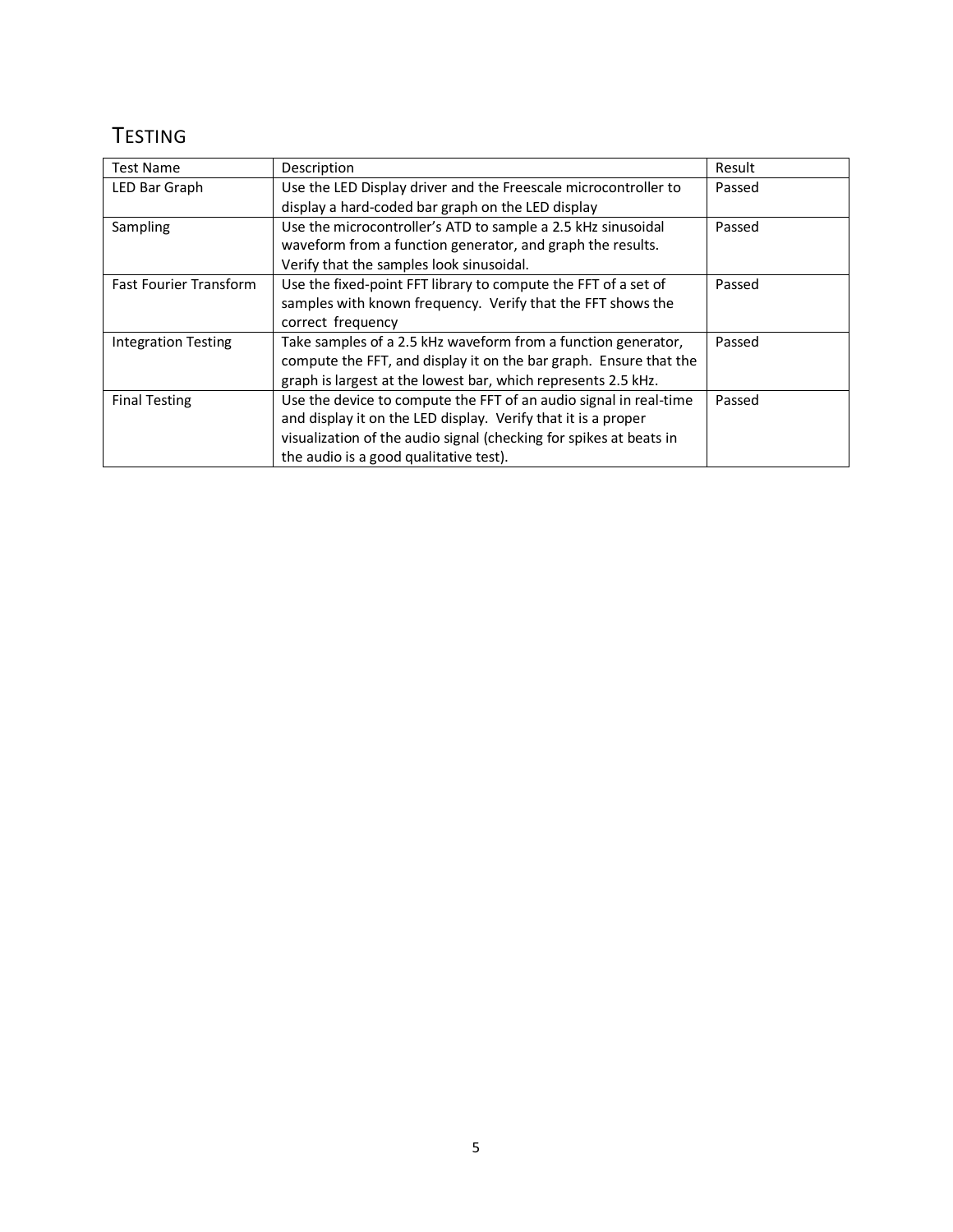## BILL OF MATERIALS

| Item                               | Quantity                | Cost        |
|------------------------------------|-------------------------|-------------|
| Freescale MC9HCS12C128             |                         | \$25.00     |
| <b>MAX7219 LED Driver</b>          | 1                       | Free Sample |
| 8x8 LED Array                      | 1                       | \$7.00      |
| <b>Circuit Board</b>               | 1                       | \$4.00      |
| TL072 Op-Amp ICs                   | $\overline{\mathbf{c}}$ | \$1.00      |
| <b>9V Batteries</b>                | 2                       | \$1.00      |
| <b>3.5 mm Audio Connectors</b>     | $\overline{\mathbf{c}}$ | In Kind     |
| <b>9V Battery Connectors</b>       | 2                       | In Kind     |
| <b>SparkFun Enclosure</b>          | 1                       | In Kind     |
| <b>Misc. Resistors and Headers</b> | N/A                     | \$0.50      |
| Total                              |                         | \$38.50     |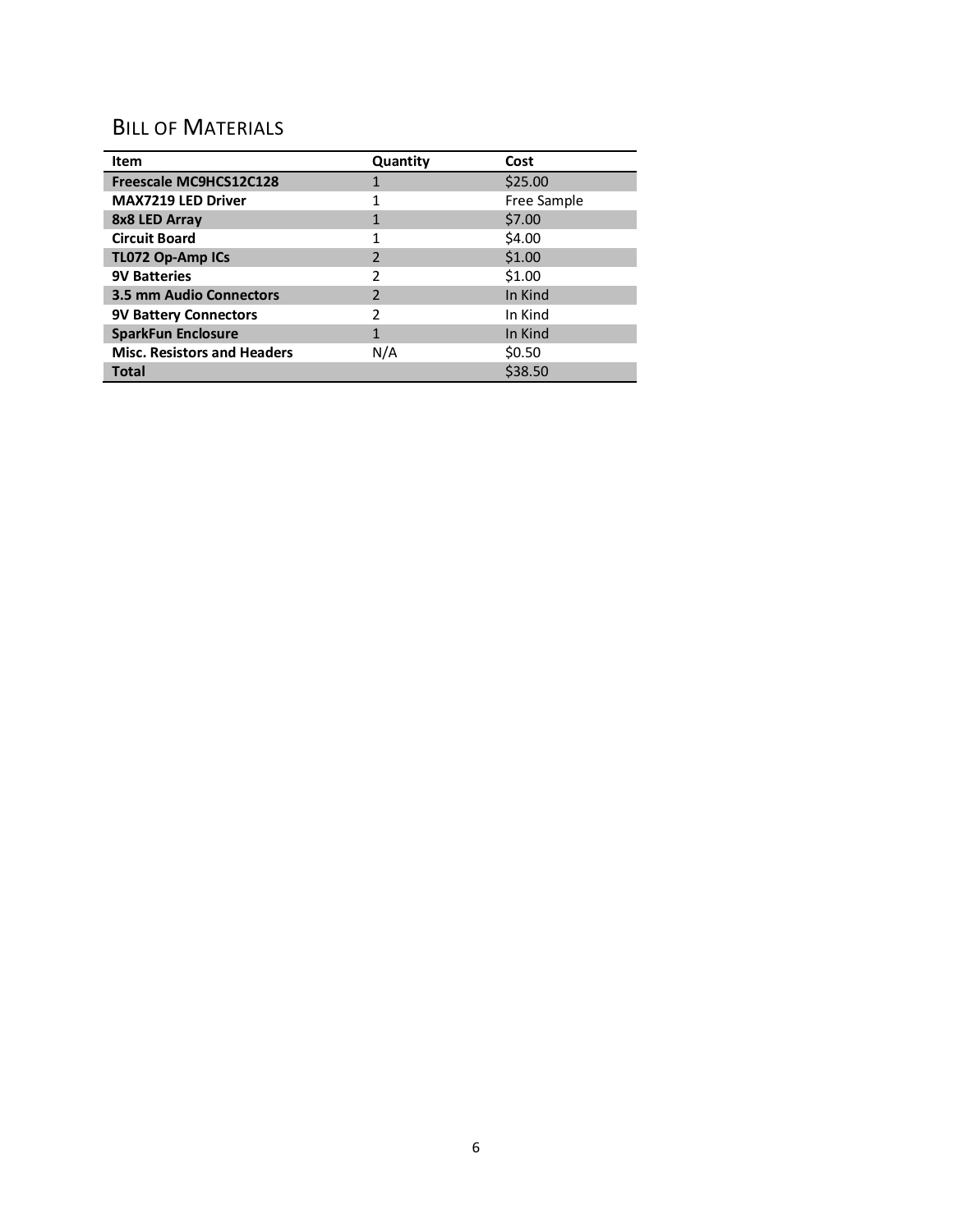## REFERENCE AND ACKNOWLEDGEMENTS

We could not have completed this project without the fixed-point FFT library originally written by Tom Roberts in 1989, with contributions from Malcolm Slaney and Dimitrios P. Bouras in 1994 and 2006, respectively.

We would also like to thank two professors who were very helpful during the design and implementation of our LED Audio Visualizer:

### **Dr. JianJian Song**

For providing us with several parts necessary for completion of the project as well as advice throughout the project's development.

#### **Dr. Wayne Padgett**

For helping us understand how an FFT works, and teaching us what we needed to change in our fixed-point FFT library to make it work with our processor.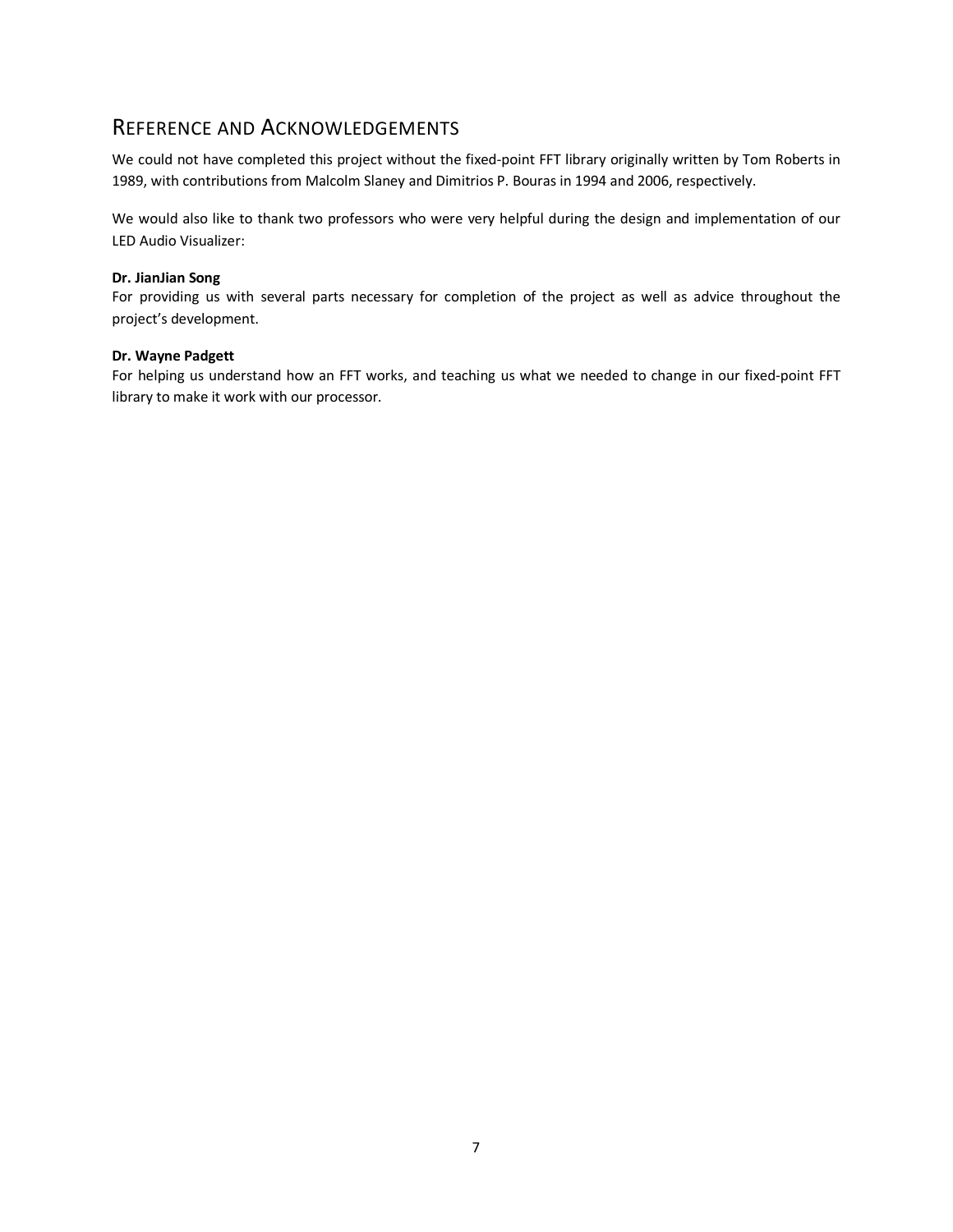# ATTACHMENT A: SCHEMATIC

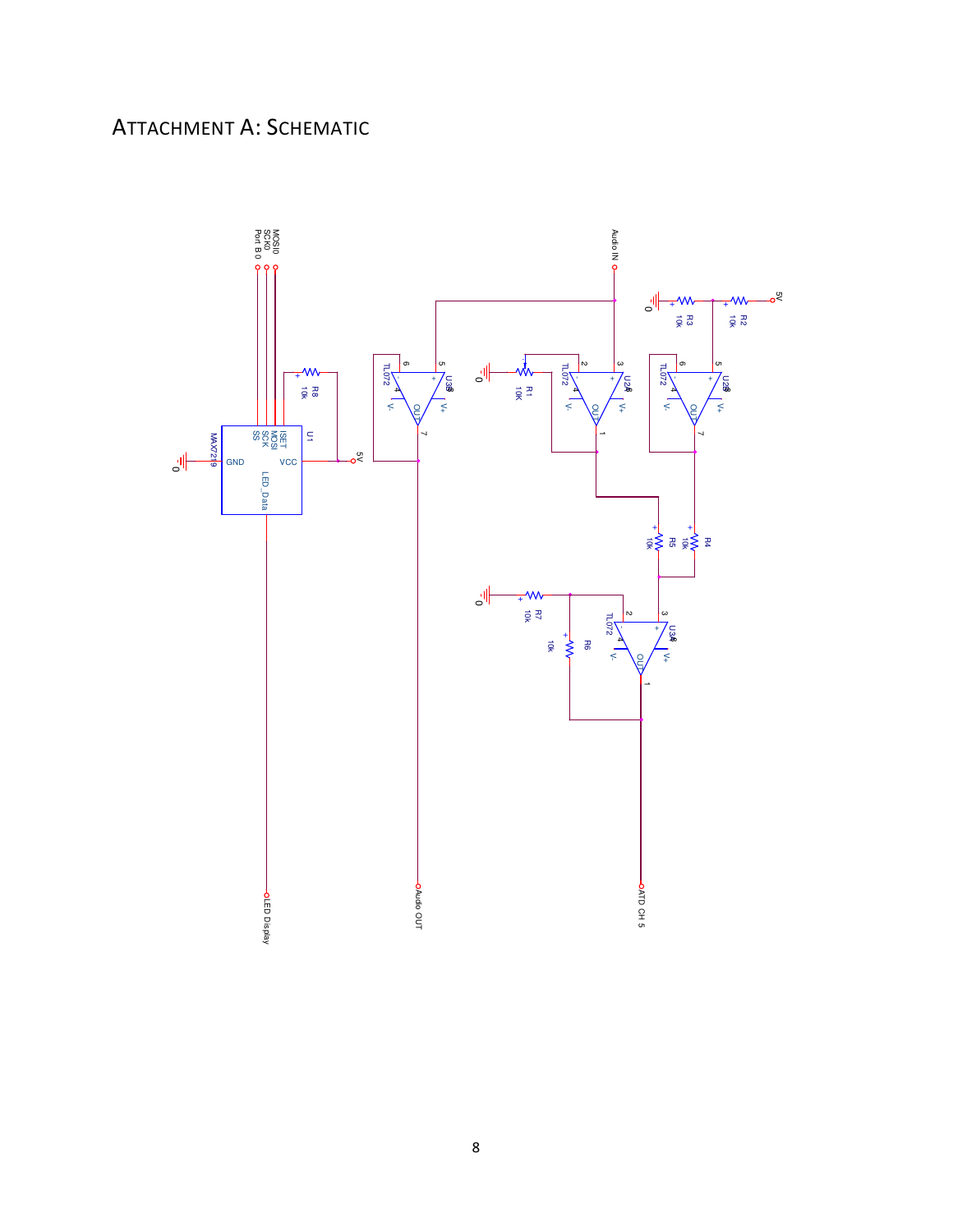## **ATTACHMENT B: CODE**

MAIN.C

```
DESCRIPTION: An LED array displaying FFT of an audio signal *<br>Date: 5-12-2010 *<br>AUTHOR: Brian Hulette & Mark Swanson * *
 \star#include "per C32 L45J.h"
#define CLI() {asm cli; } // Enable global interrupts
#define SEI() {asm sei; } // Disable global interrupts
#define WAIT 150 // Loop WAIT^2 between display refresh
extern void initialize indicator (void);
extern void initialize spi(void);
extern void write_to_spi(unsigned int data);
extern void initialize ATD(void);
extern void initialize sampler (void);
extern void sample(signed int *samps);
extern void normalize (signed int *atd);
extern int fft(signed int *order, signed int *imaginary);
extern void denormalize (signed int *disps);
extern void initialize_LED(void);
extern void display_bar(char* data);
void SetOscillatorSpeed(void);
/* Main Routine */void main ()
\left\{ \right.int ffted, i, j;
  static signed int samp_data[16], imaginary[16];
  SetOscillatorSpeed();
                                  // Set bus clock
                                      // Disable I bit interrupts
     SEI();
                                   ..<br>// Initialize LED clock indicator<br>// Initialize SPI communication
     initialize_indicator();
                                      // Initialize SPI communication
                                    // initialize SPI communica<br>// Initialize ATD<br>// Initialize sample timer<br>// Initialize sample timer
     initialize spi();
     initialize_ATD();
     initialize_sampler();
      initialize_LED();
                                       // Initialize LED display driver
                                  // Enable I bit interrupts
  CLI();while (1) {
    sample(samp_data);
                                   // Sample data from ATD
    // Insert zeros in imaginary array for real-valued FFT calculation
    for (i=0; i<16; i++) {imaginary [i]=0;}
    normalize (samp_data); // Normalize sampled data for FFT
calculation
    // Calculate FFT using a real array and zeroed imaginary array
    fited = fft(samp_data, imaginary);denormalize(samp_data); // Denormalize FFT results for display
    display_bar((char *)samp_data); // Refresh dislay with FFT result
    // Pause in order to aesthetically display FFT of signal
    for (i=0; i < WAIT; i++) {for (j=0; j < WAIT; j++) {}}
```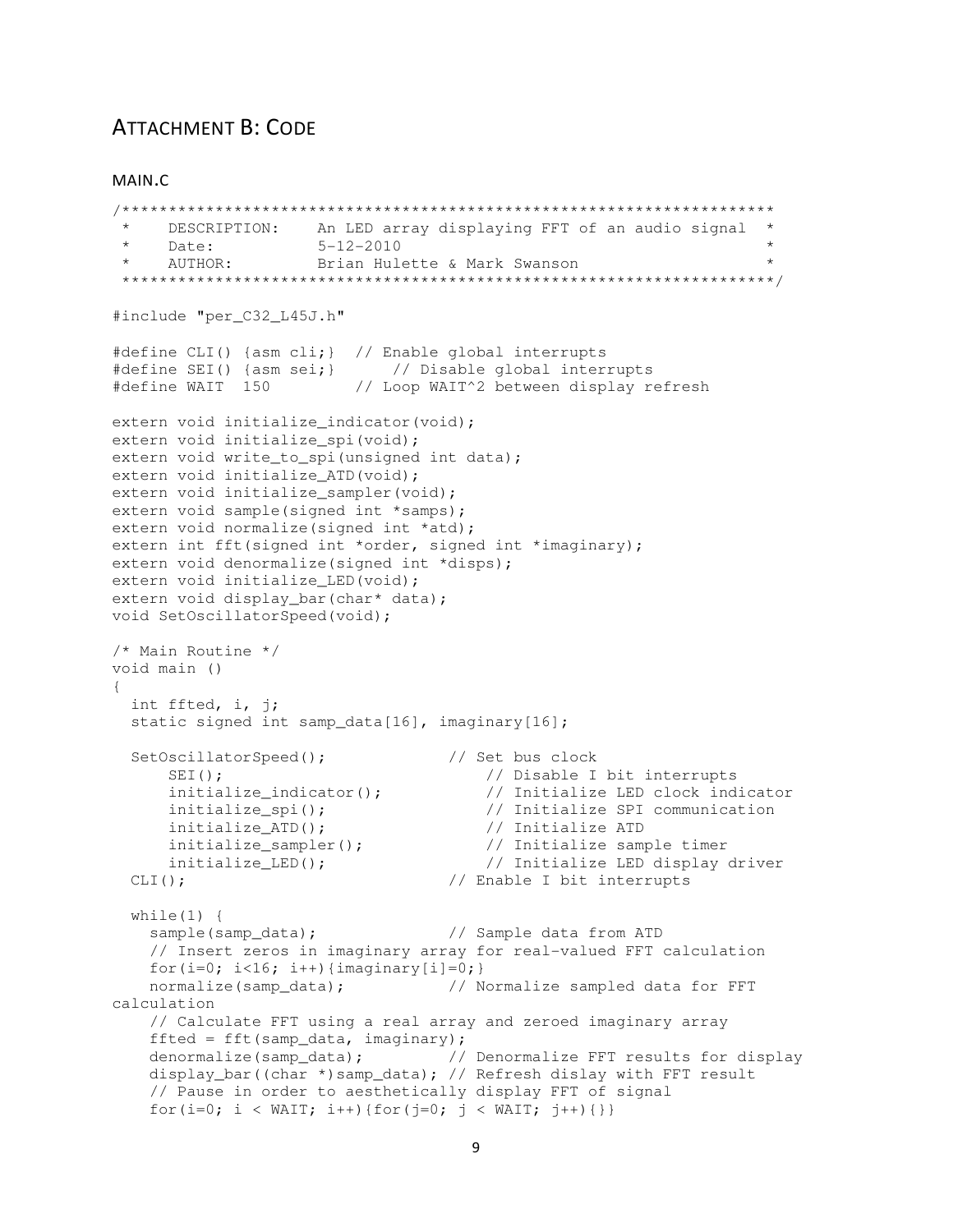```
 } 
} 
/********************************************************************** 
  * Initialize the PLL clock frequency to PLLClk * 
  **********************************************************************/ 
#define PLLClk 20000000 //PLL clock rate in Hz 
void SetOscillatorSpeed(void) { 
  // PLLCLK=2xOSCCLKx(SYNR + 1)/(REFDV + 1) 
   // Set clock speed to be 20MHz for 4MHz crystal 
   // SYNR=9 and REFDV=3 
  Crg.clksel.byte &=~PLLSEL; // Disconnect PLL
  Crg.pllctl.byte |=PLLON; // Turn on PLL<br>Crg.synr.byte |=SYN3|SYN0; // SYNR=9
 Crg.synr.byte |=SYN3|SYN0; // SYNR=9 
Crg.refdv.byte |=REFDV1|REFDV0; // REFDV=3
      while(!(Crg.crgflg.byte & LOCK)){ }; // Wait for PLL to connect<br>Crg.clksel.byte |=PLLSEL; // Connect PLL
      Crg.clksel.byte |=PLLSEL;
}
```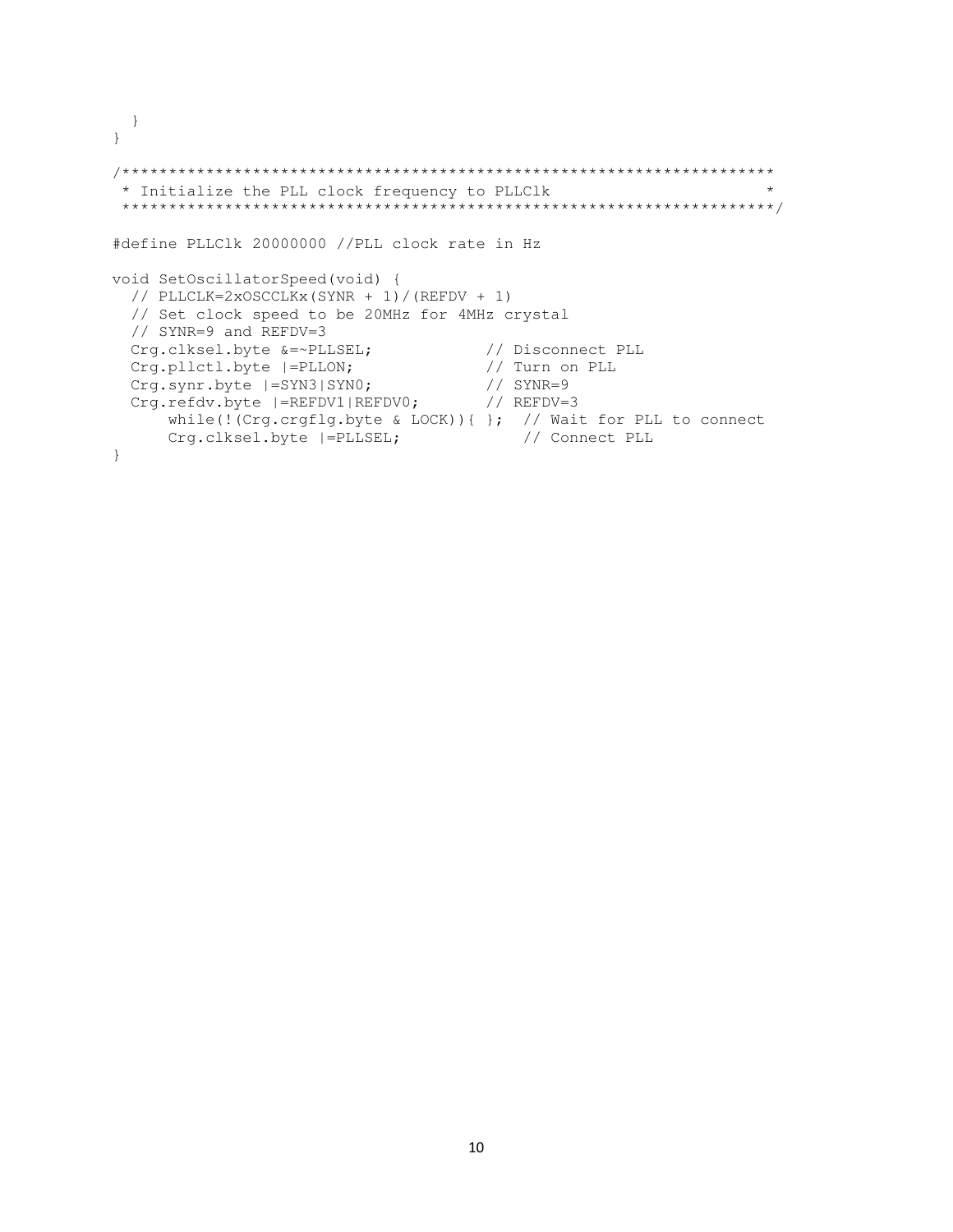```
FIX_FFT.C
```

```
(HIGHLIGHTED PORTIONS ADAPTED FOR OUR MICROPROCESSOR)
```

```
/* fix_fft.c - Fixed-point in-place Fast Fourier Transform */ 
/* 
  All data are fixed-point short integers, in which -32768 
  to +32768 represent -1.0 to +1.0 respectively. Integer 
  arithmetic is used for speed, instead of the more natural 
  floating-point. 
 For the forward FFT (time \rightarrow freq), fixed scaling is
  performed to prevent arithmetic overflow, and to map a 0dB 
 sine/cosine wave (i.e. amplitude = 32767) to two -6dB freq
  coefficients. The return value is always 0. 
 For the inverse FFT (freq \rightarrow time), fixed scaling cannot be
  done, as two 0dB coefficients would sum to a peak amplitude 
  of 64K, overflowing the 32k range of the fixed-point integers. 
 Thus, the fix fft() routine performs variable scaling, and
  returns a value which is the number of bits LEFT by which 
  the output must be shifted to get the actual amplitude 
  (i.e. if fix_fft() returns 3, each value of fr[] and fi[] 
  must be multiplied by 8 (2**3) for proper scaling. 
  Clearly, this cannot be done within fixed-point short 
  integers. In practice, if the result is to be used as a 
 filter, the scale shift can usually be ignored, as the
  result will be approximately correctly normalized as is. 
  Written by: Tom Roberts 11/8/89 
  Made portable: Malcolm Slaney 12/15/94 malcolm@interval.com 
  Enhanced: Dimitrios P. Bouras 14 Jun 2006 dbouras@ieee.org 
*/ 
#define N_WAVE 1024 /* full length of Sinewave[] */#define LOG2 N WAVE 10 /* log2(N WAVE) *//* 
  Henceforth "short" implies 16-bit word. If this is not 
  the case in your architecture, please replace "short" 
  with a type definition which *is* a 16-bit word. 
*/ 
/* 
  Since we only use 3/4 of N_WAVE, we define only 
  this many samples, in order to conserve data space. 
*/ 
const signed int Sinewave[N_WAVE-N_WAVE/4] = { 
      0, 201, 402, 603, 804, 1005, 1206, 1406, 
   1607, 1808, 2009, 2209, 2410, 2610, 2811, 3011, 
   3211, 3411, 3611, 3811, 4011, 4210, 4409, 4608, 
   4807, 5006, 5205, 5403, 5601, 5799, 5997, 6195, 
   6392, 6589, 6786, 6982, 7179, 7375, 7571, 7766, 
   7961, 8156, 8351, 8545, 8739, 8932, 9126, 9319, 
   9511, 9703, 9895, 10087, 10278, 10469, 10659, 10849, 
 11038, 11227, 11416, 11604, 11792, 11980, 12166, 12353, 
 12539, 12724, 12909, 13094, 13278, 13462, 13645, 13827,
```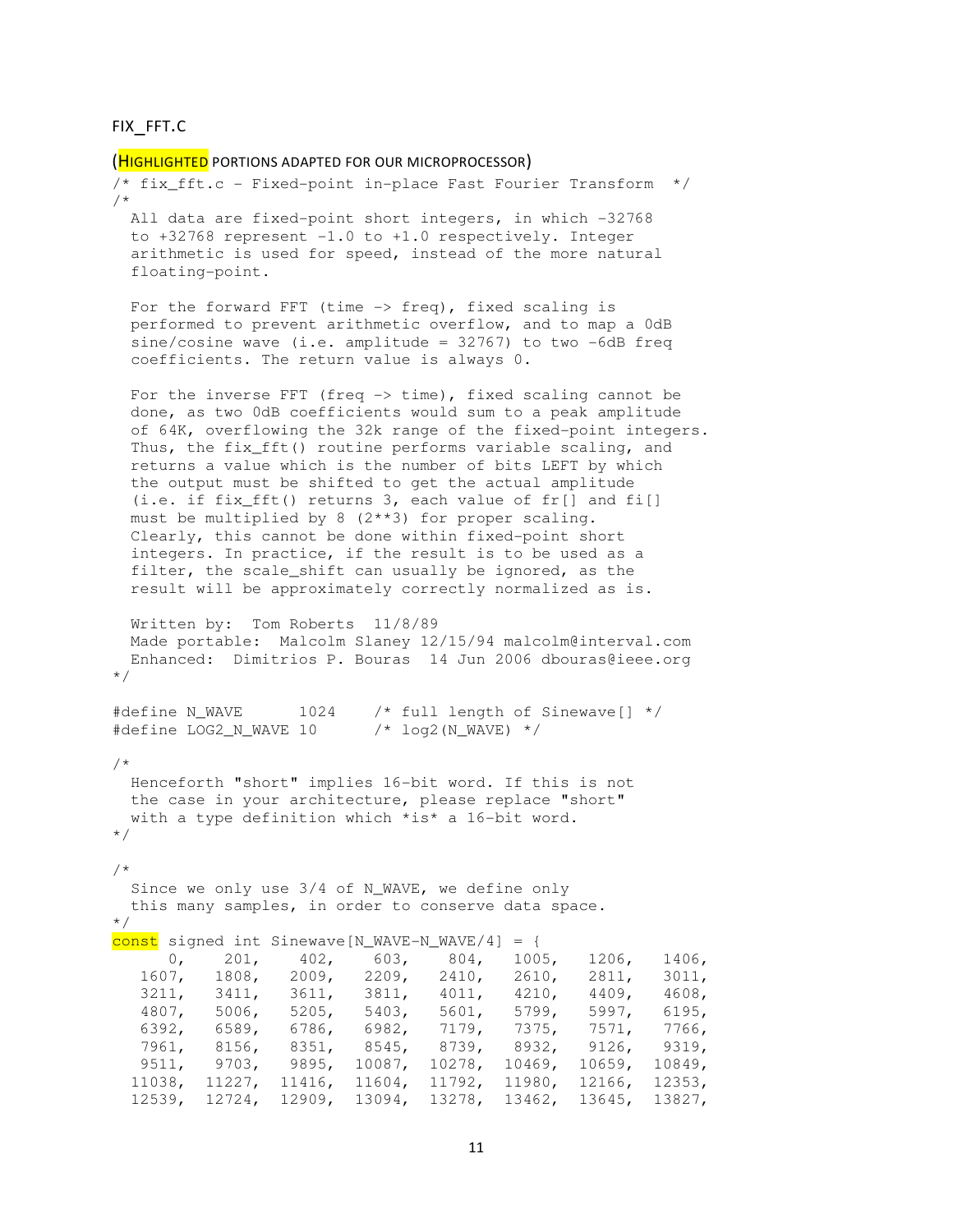| 14009,         | 14191,    | 14372,    | 14552,    | 14732,   | 14911,   | 15090,    | 15268,    |
|----------------|-----------|-----------|-----------|----------|----------|-----------|-----------|
| 15446,         | 15623,    | 15799,    | 15975,    | 16150,   | 16325,   | 16499,    | 16672,    |
| 16845,         | 17017,    | 17189,    | 17360,    | 17530,   | 17699,   | 17868,    | 18036,    |
| 18204,         | 18371,    | 18537,    | 18702,    | 18867,   | 19031,   | 19194,    | 19357,    |
| 19519,         | 19680,    | 19840,    | 20000,    | 20159,   | 20317,   | 20474,    | 20631,    |
| 20787,         | 20942,    | 21096,    | 21249,    | 21402,   | 21554,   | 21705,    | 21855,    |
| 22004,         | 22153,    | 22301,    | 22448,    | 22594,   | 22739,   | 22883,    | 23027,    |
| 23169,         | 23311,    | 23452,    | 23592,    | 23731,   | 23869,   | 24006,    | 24143,    |
| 24278,         | 24413,    | 24546,    | 24679,    | 24811,   | 24942,   | 25072,    | 25201,    |
| 25329,         | 25456,    | 25582,    | 25707,    | 25831,   | 25954,   | 26077,    | 26198,    |
| 26318,         | 26437,    | 26556,    | 26673,    | 26789,   | 26905,   | 27019,    | 27132,    |
| 27244,         | 27355,    | 27466,    | 27575,    | 27683,   | 27790,   | 27896,    | 28001,    |
| 28105,         | 28208,    | 28309,    | 28410,    | 28510,   | 28608,   | 28706,    | 28802,    |
|                | 28992,    | 29085,    |           | 29268,   | 29358,   | 29446,    | 29534,    |
| 28897,         |           |           | 29177,    |          |          |           |           |
| 29621,         | 29706,    | 29790,    | 29873,    | 29955,   | 30036,   | 30116,    | 30195,    |
| 30272,         | 30349,    | 30424,    | 30498,    | 30571,   | 30643,   | 30713,    | 30783,    |
| 30851,         | 30918,    | 30984,    | 31049,    | 31113,   | 31175,   | 31236,    | 31297,    |
| 31356,         | 31413,    | 31470,    | 31525,    | 31580,   | 31633,   | 31684,    | 31735,    |
| 31785,         | 31833,    | 31880,    | 31926,    | 31970,   | 32014,   | 32056,    | 32097,    |
| 32137,         | 32176,    | 32213,    | 32249,    | 32284,   | 32318,   | 32350,    | 32382,    |
| 32412,         | 32441,    | 32468,    | 32495,    | 32520,   | 32544,   | 32567,    | 32588,    |
| 32609,         | 32628,    | 32646,    | 32662,    | 32678,   | 32692,   | 32705,    | 32717,    |
| 32727,         | 32736,    | 32744,    | 32751,    | 32757,   | 32761,   | 32764,    | 32766,    |
| 32767,         | 32766,    | 32764,    | 32761,    | 32757,   | 32751,   | 32744,    | 32736,    |
| 32727,         | 32717,    | 32705,    | 32692,    | 32678,   | 32662,   | 32646,    | 32628,    |
| 32609,         | 32588,    | 32567,    | 32544,    | 32520,   | 32495,   | 32468,    | 32441,    |
| 32412,         | 32382,    | 32350,    | 32318,    | 32284,   | 32249,   | 32213,    | 32176,    |
| 32137,         | 32097,    | 32056,    | 32014,    | 31970,   | 31926,   | 31880,    | 31833,    |
| 31785,         | 31735,    | 31684,    | 31633,    | 31580,   | 31525,   | 31470,    | 31413,    |
| 31356,         | 31297,    | 31236,    | 31175,    | 31113,   | 31049,   | 30984,    | 30918,    |
| 30851,         | 30783,    | 30713,    | 30643,    | 30571,   | 30498,   | 30424,    | 30349,    |
| 30272,         | 30195,    | 30116,    | 30036,    | 29955,   | 29873,   | 29790,    | 29706,    |
| 29621,         | 29534,    | 29446,    | 29358,    | 29268,   | 29177,   | 29085,    | 28992,    |
| 28897,         | 28802,    | 28706,    | 28608,    | 28510,   | 28410,   | 28309,    | 28208,    |
| 28105,         | 28001,    | 27896,    | 27790,    | 27683,   | 27575,   | 27466,    | 27355,    |
| 27244,         | 27132,    | 27019,    | 26905,    | 26789,   | 26673,   | 26556,    | 26437,    |
| 26318,         | 26198,    | 26077,    | 25954,    | 25831,   | 25707,   | 25582,    | 25456,    |
| 25329,         | 25201,    | 25072,    | 24942,    | 24811,   | 24679,   | 24546,    | 24413,    |
| 24278,         | 24143,    | 24006,    | 23869,    | 23731,   | 23592,   | 23452,    | 23311,    |
| 23169,         | 23027,    | 22883,    | 22739,    | 22594,   | 22448,   | 22301,    | 22153,    |
| 22004,         | 21855,    | 21705,    | 21554,    | 21402,   | 21249,   | 21096,    | 20942,    |
| 20787,         | 20631,    | 20474,    | 20317,    | 20159,   | 20000,   | 19840,    | 19680,    |
| 19519,         | 19357,    | 19194,    | 19031,    | 18867,   | 18702,   | 18537,    | 18371,    |
| 18204,         | 18036,    | 17868,    | 17699,    | 17530,   | 17360,   | 17189,    | 17017,    |
| 16845,         | 16672,    | 16499,    | 16325,    | 16150,   | 15975,   | 15799,    | 15623,    |
| 15446,         | 15268,    | 15090,    | 14911,    | 14732,   | 14552,   | 14372,    | 14191,    |
| 14009,         | 13827,    | 13645,    | 13462,    | 13278,   | 13094,   | 12909,    | 12724,    |
| 12539,         | 12353,    | 12166,    | 11980,    | 11792,   | 11604,   | 11416,    | 11227,    |
| 11038,         | 10849,    | 10659,    | 10469,    | 10278,   | 10087,   | 9895,     | 9703,     |
| 9511,          | 9319,     | 9126,     | 8932,     | 8739,    | 8545,    | 8351,     | 8156,     |
| 7961,          | 7766,     | 7571,     | 7375,     | 7179,    | 6982,    | 6786,     | 6589,     |
| 6392,          | 6195,     | 5997,     | 5799,     | 5601,    | 5403,    | 5205,     | 5006,     |
| 4807,          | 4608,     | 4409,     | 4210,     | 4011,    | 3811,    | 3611,     | 3411,     |
| 3211,          | 3011,     | 2811,     | 2610,     | 2410,    | 2209,    | 2009,     | 1808,     |
| 1607,          | 1406,     | 1206,     | 1005,     | 804,     | 603,     | 402,      | 201,      |
| 0 <sub>r</sub> | $-201,$   | $-402$ ,  | $-603,$   | $-804$ , | $-1005,$ | $-1206$ , | $-1406$ , |
| $-1607$ ,      | $-1808$ , | $-2009$ , | $-2209$ , | $-2410,$ | $-2610,$ | $-2811$ , | $-3011,$  |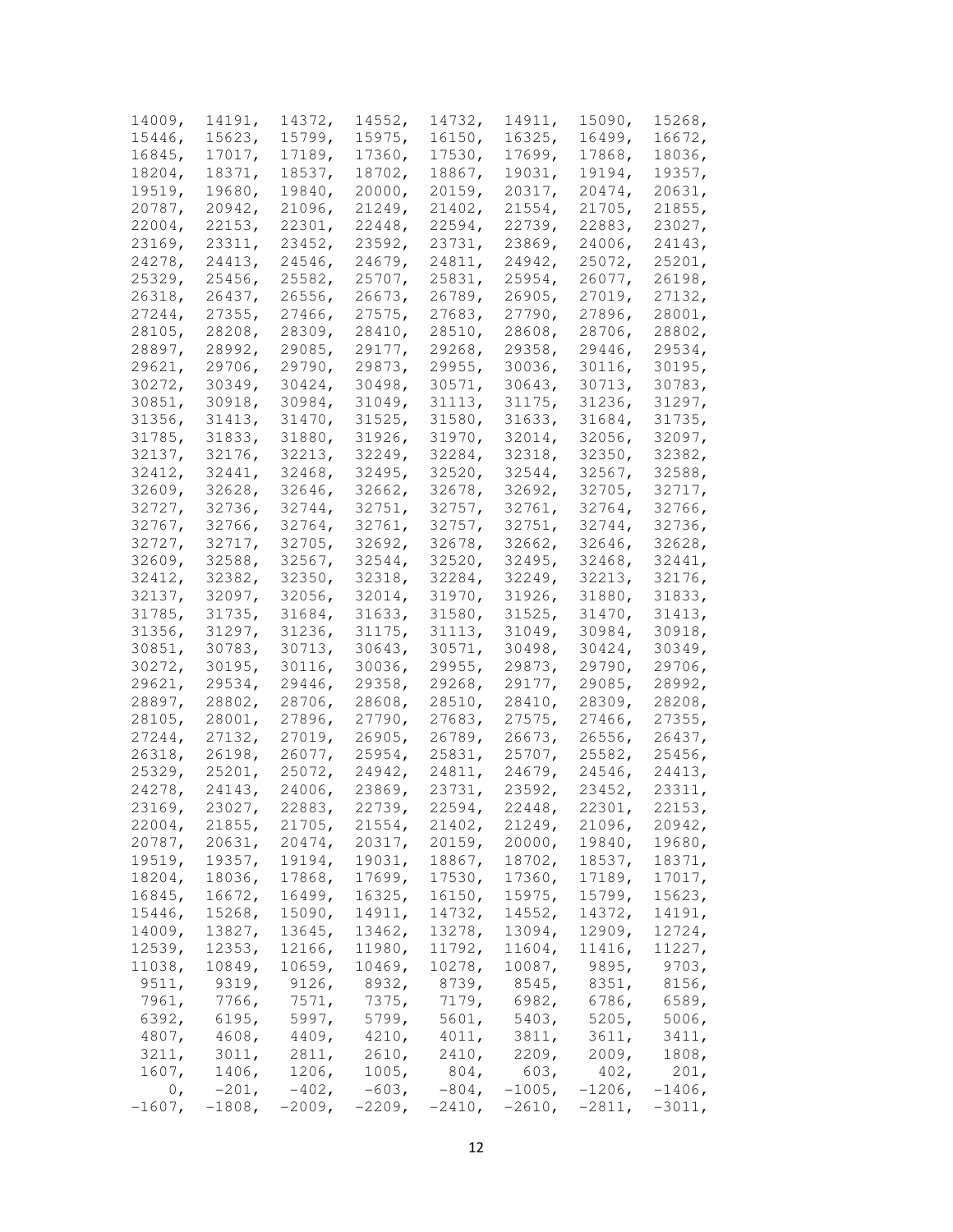| $-3211$ , |           | $-3411$ , $-3611$ , $-3811$ , $-4011$ , $-4210$ , $-4409$ , $-4608$ ,                   |                               |           |                      |                 |  |
|-----------|-----------|-----------------------------------------------------------------------------------------|-------------------------------|-----------|----------------------|-----------------|--|
| $-4807$ , | $-5006$ , |                                                                                         | $-5205$ , $-5403$ , $-5601$ , |           | -5799, -5997, -6195, |                 |  |
| $-6392$ , | -6589,    |                                                                                         | -6786, -6982, -7179,          | $-7375$ , |                      | $-7571, -7766,$ |  |
|           |           | $-7961, -8156, -8351, -8545, -8739, -8932, -9126, -9319,$                               |                               |           |                      |                 |  |
|           |           | $-9511$ , $-9703$ , $-9895$ , $-10087$ , $-10278$ , $-10469$ , $-10659$ , $-10849$ ,    |                               |           |                      |                 |  |
|           |           | $-11038$ , $-11227$ , $-11416$ , $-11604$ , $-11792$ , $-11980$ , $-12166$ , $-12353$ , |                               |           |                      |                 |  |
|           |           | $-12539$ , $-12724$ , $-12909$ , $-13094$ , $-13278$ , $-13462$ , $-13645$ , $-13827$ , |                               |           |                      |                 |  |
|           |           | $-14009$ , $-14191$ , $-14372$ , $-14552$ , $-14732$ , $-14911$ , $-15090$ , $-15268$ , |                               |           |                      |                 |  |
|           |           | $-15446$ , $-15623$ , $-15799$ , $-15975$ , $-16150$ , $-16325$ , $-16499$ , $-16672$ , |                               |           |                      |                 |  |
|           |           | $-16845$ , $-17017$ , $-17189$ , $-17360$ , $-17530$ , $-17699$ , $-17868$ , $-18036$ , |                               |           |                      |                 |  |
|           |           | $-18204$ , $-18371$ , $-18537$ , $-18702$ , $-18867$ , $-19031$ , $-19194$ , $-19357$ , |                               |           |                      |                 |  |
|           |           | $-19519$ , $-19680$ , $-19840$ , $-20000$ , $-20159$ , $-20317$ , $-20474$ , $-20631$ , |                               |           |                      |                 |  |
|           |           | $-20787$ , $-20942$ , $-21096$ , $-21249$ , $-21402$ , $-21554$ , $-21705$ , $-21855$ , |                               |           |                      |                 |  |
|           |           | $-22004$ , $-22153$ , $-22301$ , $-22448$ , $-22594$ , $-22739$ , $-22883$ , $-23027$ , |                               |           |                      |                 |  |
|           |           | $-23169$ , $-23311$ , $-23452$ , $-23592$ , $-23731$ , $-23869$ , $-24006$ , $-24143$ , |                               |           |                      |                 |  |
|           |           | $-24278$ , $-24413$ , $-24546$ , $-24679$ , $-24811$ , $-24942$ , $-25072$ , $-25201$ , |                               |           |                      |                 |  |
|           |           | $-25329$ , $-25456$ , $-25582$ , $-25707$ , $-25831$ , $-25954$ , $-26077$ , $-26198$ , |                               |           |                      |                 |  |
|           |           | $-26318$ , $-26437$ , $-26556$ , $-26673$ , $-26789$ , $-26905$ , $-27019$ , $-27132$ , |                               |           |                      |                 |  |
|           |           | $-27244$ , $-27355$ , $-27466$ , $-27575$ , $-27683$ , $-27790$ , $-27896$ , $-28001$ , |                               |           |                      |                 |  |
|           |           | $-28105$ , $-28208$ , $-28309$ , $-28410$ , $-28510$ , $-28608$ , $-28706$ , $-28802$ , |                               |           |                      |                 |  |
|           |           | $-28897$ , $-28992$ , $-29085$ , $-29177$ , $-29268$ , $-29358$ , $-29446$ , $-29534$ , |                               |           |                      |                 |  |
|           |           | $-29621, -29706, -29790, -29873, -29955, -30036, -30116, -30195,$                       |                               |           |                      |                 |  |
|           |           | -30272, -30349, -30424, -30498, -30571, -30643, -30713, -30783,                         |                               |           |                      |                 |  |
|           |           | $-30851$ , $-30918$ , $-30984$ , $-31049$ , $-31113$ , $-31175$ , $-31236$ , $-31297$ , |                               |           |                      |                 |  |
|           |           | $-31356$ , $-31413$ , $-31470$ , $-31525$ , $-31580$ , $-31633$ , $-31684$ , $-31735$ , |                               |           |                      |                 |  |
|           |           | $-31785$ , $-31833$ , $-31880$ , $-31926$ , $-31970$ , $-32014$ , $-32056$ , $-32097$ , |                               |           |                      |                 |  |
|           |           | $-32137$ , $-32176$ , $-32213$ , $-32249$ , $-32284$ , $-32318$ , $-32350$ , $-32382$ , |                               |           |                      |                 |  |
|           |           | $-32412$ , $-32441$ , $-32468$ , $-32495$ , $-32520$ , $-32544$ , $-32567$ , $-32588$ , |                               |           |                      |                 |  |
|           |           | $-32609$ , $-32628$ , $-32646$ , $-32662$ , $-32678$ , $-32692$ , $-32705$ , $-32717$ , |                               |           |                      |                 |  |
|           |           | $-32727$ , $-32736$ , $-32744$ , $-32751$ , $-32757$ , $-32761$ , $-32764$ , $-32766$ , |                               |           |                      |                 |  |

};

#### /\*

{

 FIX\_MPY() - fixed-point multiplication & scaling. Substitute inline assembly for hardware-specific optimization suited to a particluar DSP processor. Scaling ensures that result remains 16-bit.

```
 MODIFIED: Brian Hulette & Mark Swanson 
  ADAPTED: MC9S12C128 
\star / \overline{\phantom{a}}signed int FIX MPY(signed int a, signed int b)
```

```
 /* shift right one less bit (i.e. 15-1) */ 
1/(c = (a * b) >> 14; /* last bit shifted out = rounding-bit */ 
\sqrt{cary} = c \& 0x01;/* last shift + rounding bit *///result = (c \gg 1) + carry;static signed int al, bl;
static unsigned int highb, lowb, lowmsb, lowsmsb;
a1 = a;bl = b;\overline{\mathsf{asm}}\} pshd; 
   pshy; 
 \frac{1}{1}dd a1;
```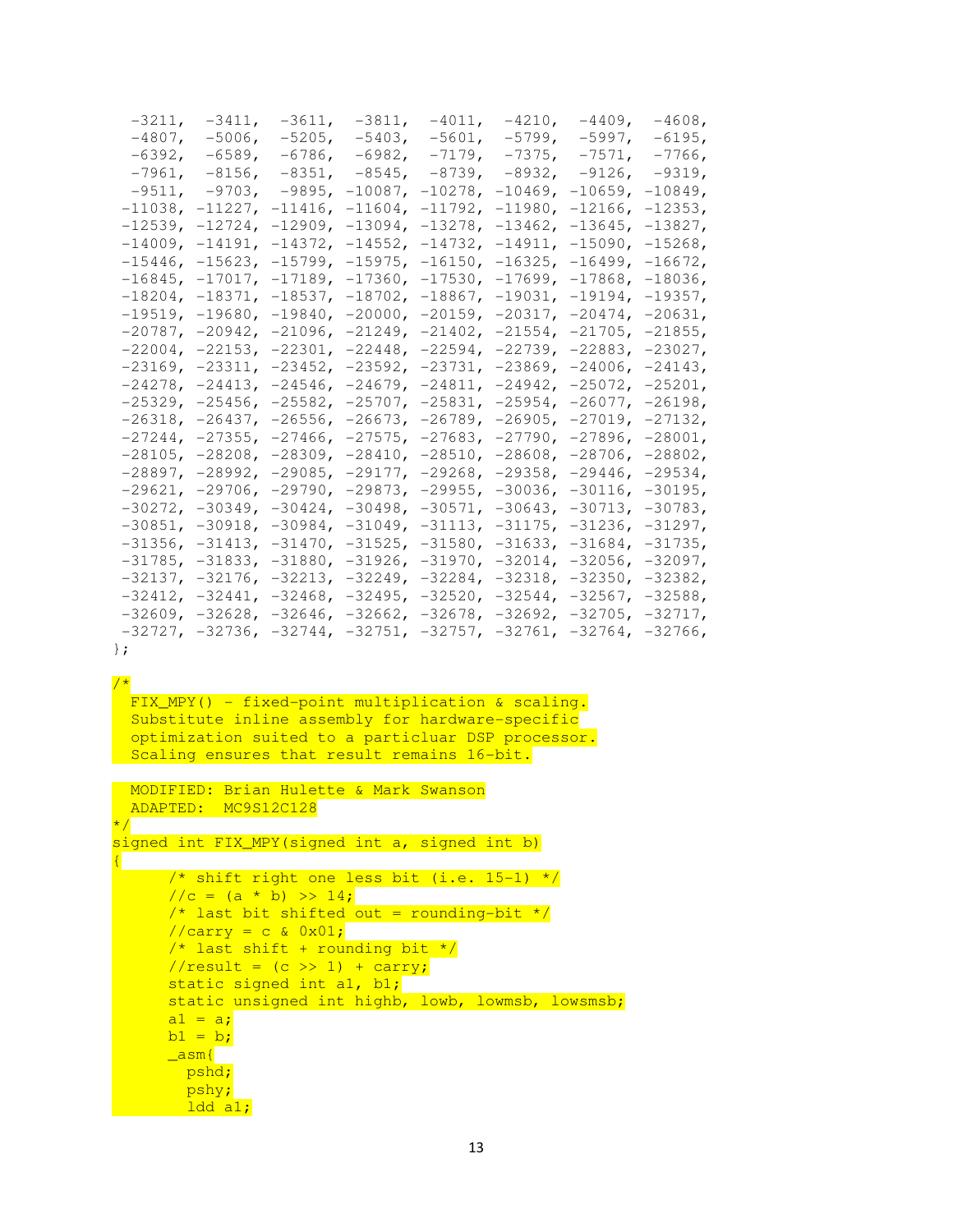```
 ldy b1; 
         emuls; 
        sty highb;
        std lowb;
         puld; 
         puly; 
       } 
      lowns b = low b \gg 15;lowsmsb = (lowb \ll 1) >> 15;a1 = (highb<<1)+1owmsb;
      b1 = a1 + lowsmsb; return b1; 
} 
/* 
   fix_fft() - perform forward/inverse fast Fourier transform. 
   fr[n],fi[n] are real and imaginary arrays, both INPUT AND 
 RESULT (in-place FFT), with 0 \le n \le 2^{**}m; set inverse to
  0 for forward transform (FFT), or 1 for iFFT. 
*/ 
long fix fft(signed int fr[], signed int fi[], signed int m, signed int
inverse) 
{ 
      static long mr, nn, i, j, l, k, istep, n, scale, shift;
      static signed int qr, qi, tr, ti, wr, wi;
      n = 1 \le \frac{\sqrt{m^*}}{4};
      /* max FFT size = N_WAVE */
      if (n > N WAVE)
             return -1; 
      mr = 0;nn = n - 1;scale = 0;/* decimation in time - re-order data */for (m=1; m<=nn; ++m) {
            l = n; do { 
                   1 \gg = 1;\} while (mr+1 > nn);
            mr = (mr \& (1-1)) + 1;if (mr \le m) {
                   continue; 
 } 
            tr = fr[m];
            fr[m] = fr[mr];
            fr[mr] = tr;ti = fi[m];
            fi[m] = fi[mr];
            fi[mr] = ti;
       } 
      1 = 1;
```

```
k = LOG2_N_WAVE-1;
```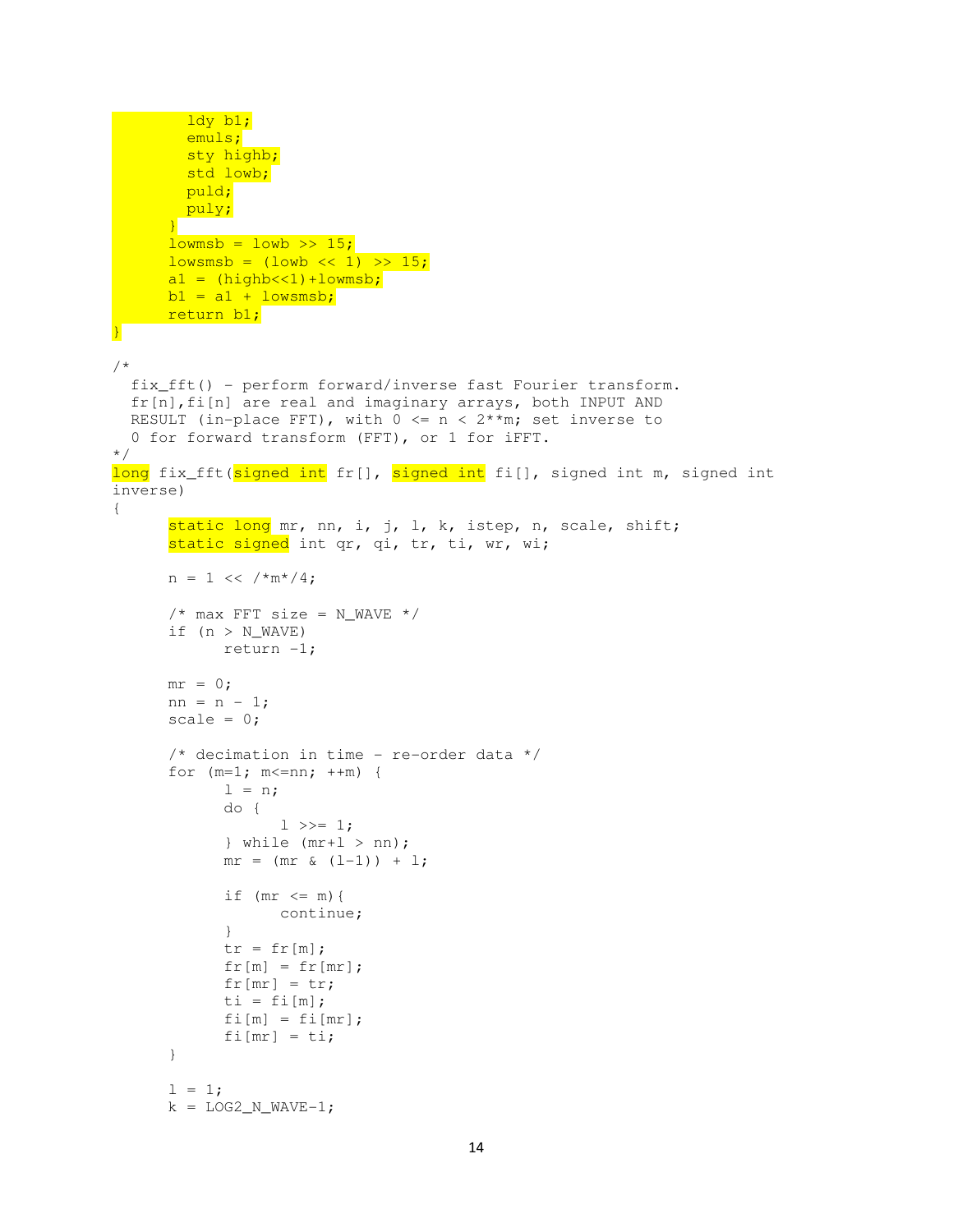```
while (1 < n) {
            if (inverse) { 
                  /* variable scaling, depending upon data */ 
                 shift = 0;for (i=0; i<n; ++i) {
                       j = fr[i]; if (j < 0) 
                            j = -j;m = \text{fi}[i];if (m < 0)m = -m; if (j > 16383 || m > 16383) { 
                            shift = 1; break; 
 } 
 } 
                  if (shift) 
                       ++scale; 
            } else { 
                  /* 
                   fixed scaling, for proper normalization -- 
                   there will be log2(n) passes, so this results 
                   in an overall factor of 1/n, distributed to 
                   maximize arithmetic accuracy. 
\star/shift = 1; } 
            /* 
              it may not be obvious, but the shift will be 
              performed on each data point exactly once, 
           during this pass.<br>\star/\star/istep = 1 \ll 1;
           for (m=0; m<1; ++m) {
                 j = m \ll /*k*/9;
                 /* 0 \le j \le N_WAVE/2 */wr = Sinewave[j+N_WAVE/4];
                 wi = -Sinewave[j];
                  if (inverse) 
                      w_i = -w_i; if (shift) { 
                      wr \gg= 1:
                      w_i \gg = 1; } 
                 for (i=m; i<n; i+=istep) {
                       j = i + 1;tr = FIX_MPY(wr, fr[j]) - FIX_MPY(wi, fi[j]);
                      ti = FIX_MPY(wr, fi[j]) + FIX_MPY(wi, fr[j]);qr = fr[i];
                      qi = fi[i]; if (shift) { 
                            qr \gg= 1;qi >>= 1;
 } 
                      fr[j] = qr - tr;f[i[j] = qi - tij;fr[i] = qr + tr;
```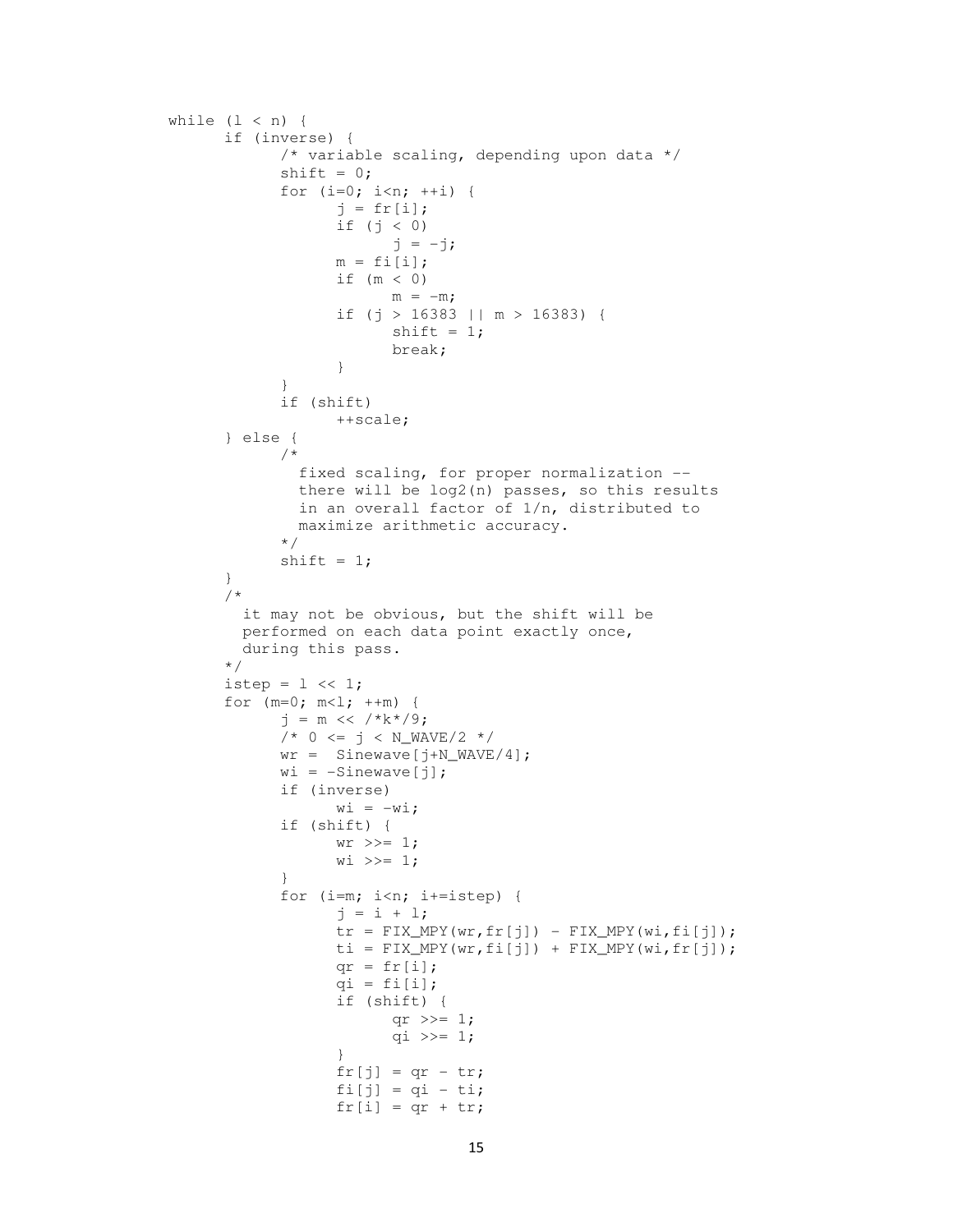```
fi[i] = qi + ti;
 } 
 } 
            -\kappa;l = istep; } 
       return scale; 
} 
/* 
  fix_fftr() - forward/inverse FFT on array of real numbers. 
  Real FFT/iFFT using half-size complex FFT by distributing 
   even/odd samples into real/imaginary arrays respectively. 
 In order to save data space (i.e. to avoid two arrays, one
  for real, one for imaginary samples), we proceed in the 
   following two steps: a) samples are rearranged in the real 
  array so that all even samples are in places 0 - (N/2-1) and
  all imaginary samples in places (N/2)-(N-1), and b) fix_fft
  is called with fr and fi pointing to index 0 and index N/2 
  respectively in the original array. The above guarantees 
  that fix_fft "sees" consecutive real samples as alternating 
  real and imaginary samples in the complex array. 
*/ 
int fix_fftr(signed int f[], int m, int inverse) 
{ 
      int i, N = 1 \ll / \star (m-1) \star / 4, scale = 0;
      signed int tt, *fr=f, *fi=&f[N];
       if (inverse) 
            scale = fix_fft(fi, fr, m-1, inverse);for (i=1; i<N; i+=2) {
            tt = f[N+i-1];f[N+i-1] = f[i];f[i] = \mathsf{tt}; } 
       if (! inverse) 
            scale = fix fft(fi, fr, m-1, inverse);
       return scale; 
}
```
16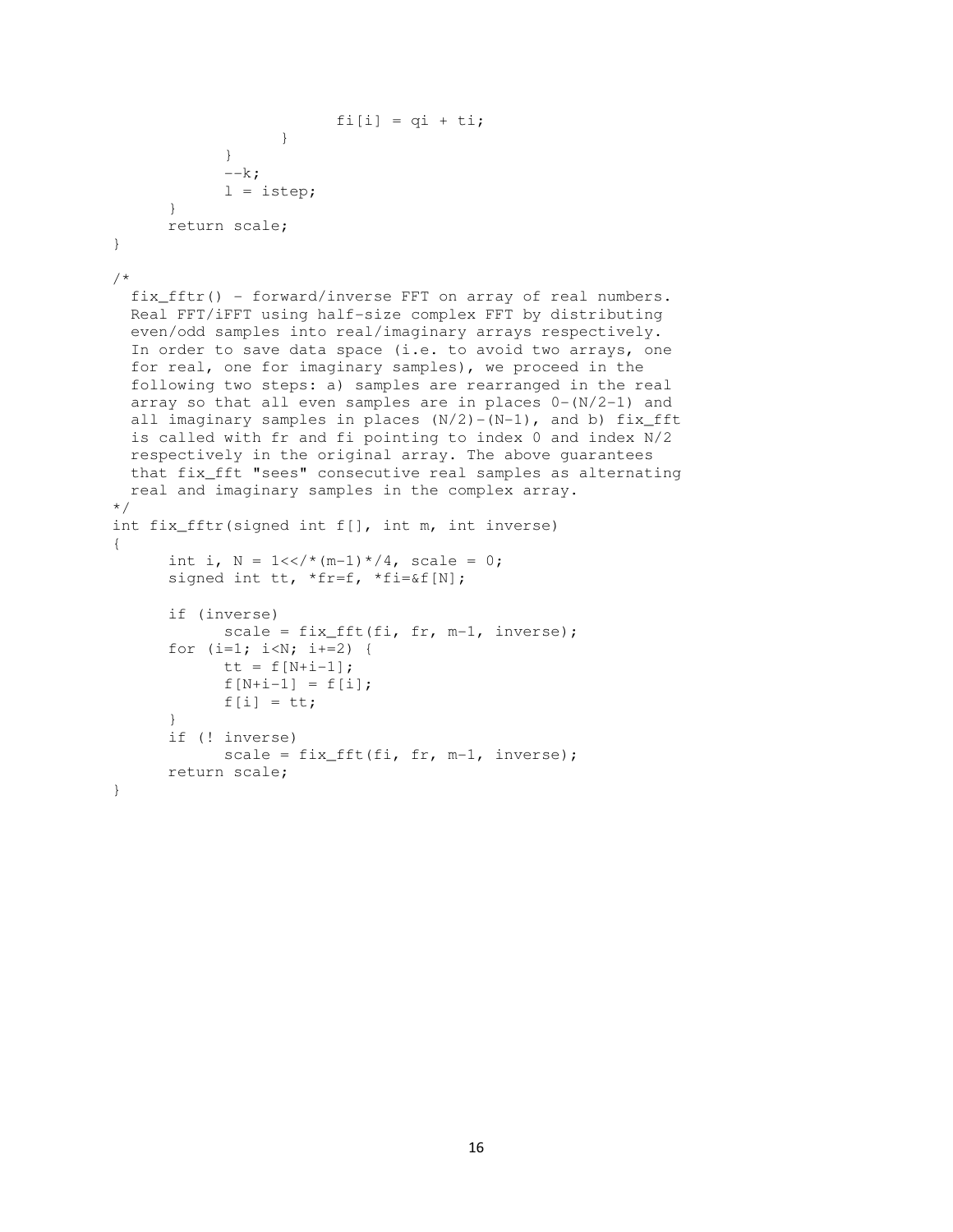#### FFT\_ROUTINES.C

```
/********************************************************************** 
  * DESCRIPTION: FFT Subroutines * 
 * DATE: 5-12-2010 * * AUTHOR: Mark Swanson * 
 **********************************************************************/ 
#include "per C32 L45J.h"
#define FFTSIZE 16 // Number of samples in FFT set 
#define HALFFFTSIZE 8 
#define HALFATD 512 // Half the maximum ATD value 
#define FFTAMP 64 // Max FFT value/HALFATD - 1 = 32768/512 = 64
#define log2 4 // log2(FFTSIZE) + 1 
#define INVERSE 0 // Compute inverse FFT or forward FFT 
#define DOTAMP 500//3641 // Max FFT value/(Number LEDs + 1) = 32768/9 = 3641 
#define HALFDAMP 1820 
#define MAGNITUDE(X) 
FIX_MPY(order[X],order[X])/2+FIX_MPY(imaginary[X],imaginary[X])/2; 
unsigned int findex; 
static signed int normarr[2*FFTSIZE];
static signed int result; 
static signed int fftarr[FFTSIZE];
static signed int disparr[FFTSIZE/2]; 
static signed int splitarr[2*FFTSIZE];
static signed int fftamp; 
unsigned int dindex; 
static unsigned int disp[8] = 
{HALFDAMP,2*HALFDAMP,3*HALFDAMP,4*HALFDAMP,5*HALFDAMP,6*HALFDAMP,7*HALFDAMP,8
*DOTAMP}; 
extern int fix fft(signed int fr[], signed int fi[], signed int m, signed int
inverse); 
extern int fix_fftr(signed int f[], int m, int inverse);
extern signed int FIX_MPY(signed int a, signed int b);
/********************************************************************** 
 * Normalize ATD results to range expected by fixed point FFT * 
 **********************************************************************/ 
void normalize(signed int *atd) { 
   for(findex=0; findex < FFTSIZE; findex++) { 
   normarr[findex] = (atd[findex]-HALFATD) *FFTAMP; // Normalize ATD value [-
2^15 2^15] 
   atd[findex] = normarr[findex];
   } 
 return; \sqrt{} // Return normalized values
} 
/********************************************************************** 
  * Split array in halves with even indices in front half odd in back * 
  **********************************************************************/
```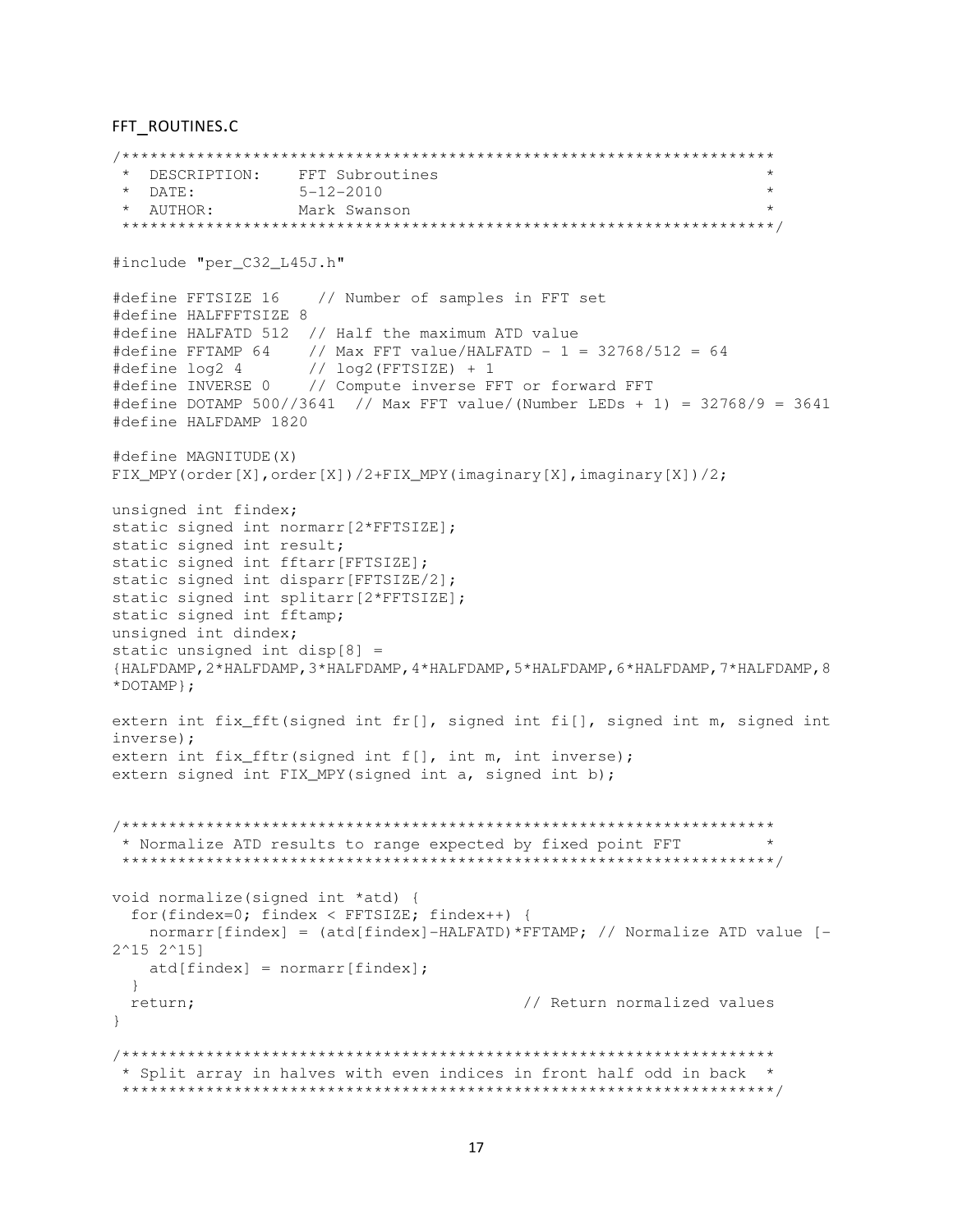```
void split(signed int *norm) {
 for (findex=0; findex < 2*FFTSIZE; findex++) {
          if (findex & 0x01)
               splitarr[((2*FFTSIZE) + findex) >> 1] = norm[findex];else
               splitarr[findex>>1] = norm[findex];for (findex=0; findex < 2*FFTSIZE; findex++) {
   norm[findex] = splitarr[findex];return:
\mathcal{F}* Computes FFT of given normalized samples FOLLOWING normalize call *
int fft(signed int *order, signed int* imaginary) {
 result = fix_fft(order, imaginary, log2, INVERSE);
 //shift = fix_fftr(order, log2, INVERSE); // Call real number FFT for 8
samples
 for(findex=0; findex < HALFFFTSIZE-1; findex++) {
   order[findex+1]=2*order[findex+1];
   order[findex]=MAGNITUDE(findex+1);
   /*if(order[findex+1]<0) {
    order[findex+1] = order[findex+1]*(-1);\mathcal{V}fftar[findex] = order[findex+1];// Store result of fft
skipping the DC component
   order[findex] = fftar[findex];\star /
 \left\{ \right\}order [HALFFFTSIZE-1]=MAGNITUDE (HALFFFTSIZE) ;
                             // Return amount results must be shifted
 return result;
\}* Denormalize FFT results to range expected by LED display array
void denormalize (signed int *disps) {
 for (findex=0: findex < FFTSIZE/2: findex++) {
   fftamp = dispers[findex];if(findex != (FFTSIZE/2 - 1)) {
    fftamp = 2*fftamp;for(dindex=0; dindex < (FFTSIZE/2)+1; dindex++) {
     if (fftamp<((dindex+1)*DOTAMP) || fftamp==(dindex*DOTAMP)) | // TODO:Create for-loop for DOTAMP array
      dispar[findex] = dindex;disps[findex] = dispar[findex];break;
     \rightarrow\left\{ \right\}\left\{ \right.return;
\mathcal{E}
```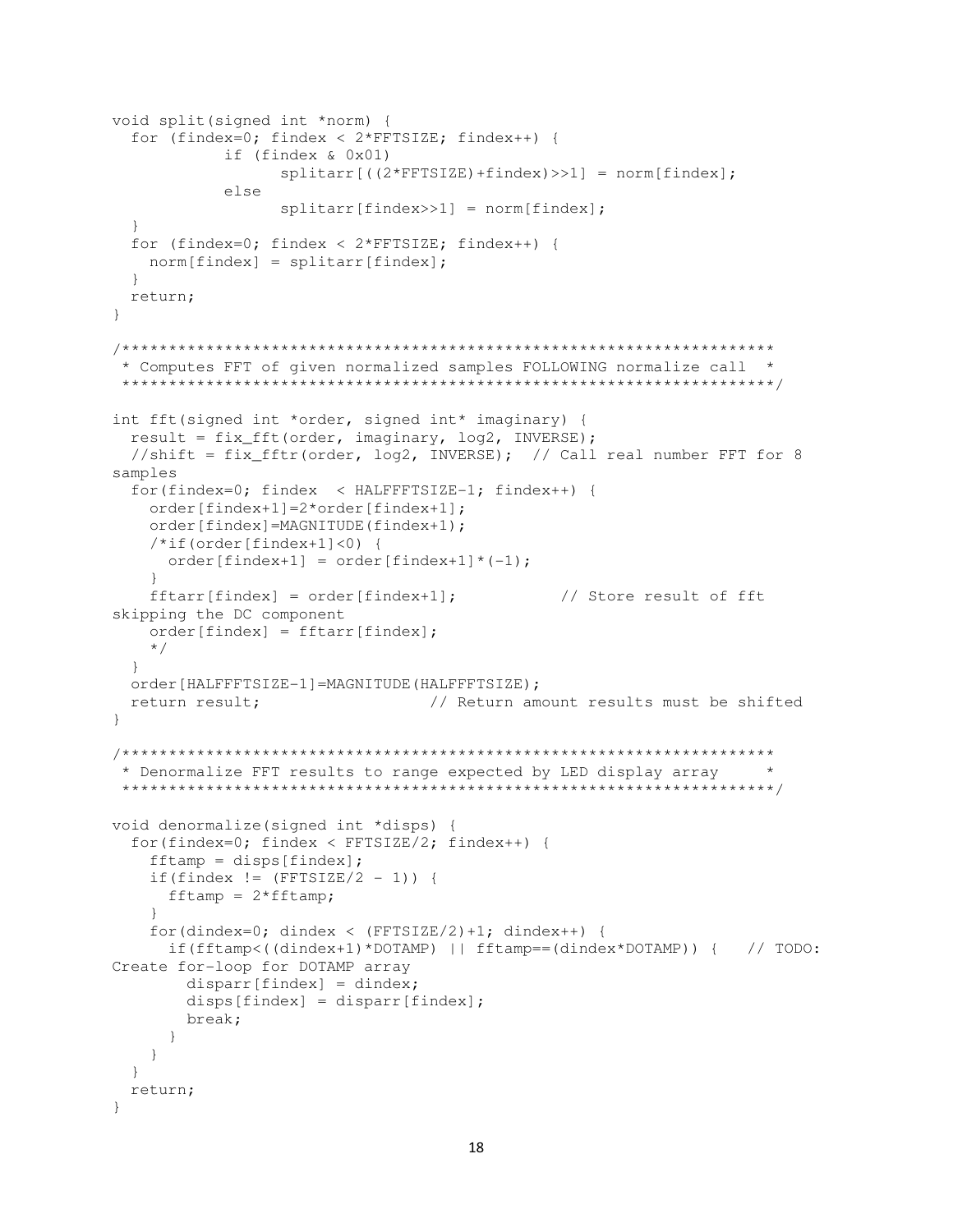## SPI\_ROUTINES\_74HC595.c

/\*\*\*\*\*\*\*\*\*\*\*\*\*\*\*\*\*\*\*\*\*\*\*\*\*\*\*\*\*\*\*\*\*\*\*\*\*\*\*\*\*\*\*\*\*\*\*\*\*\*\*\*\*\*\*\*\*\*\*\*\*\*\*\*\*\* \* DESCRIPTION: SPI routines for PBMCUSLK board from Freescale send data to a 74HC595 shift register on the PBMCUSLK \* DATE: 4-21-2009 AUTHOR: Jianjian Song<br>MODIFIED: May 2010, : May 2010, for use with the MAX7219CNG SPI LED Display driver Brian Hulette & Mark Swanson \*\*\*\*\*\*\*\*\*\*\*\*\*\*\*\*\*\*\*\*\*\*\*\*\*\*\*\*\*\*\*\*\*\*\*\*\*\*\*\*\*\*\*\*\*\*\*\*\*\*\*\*\*\*\*\*\*\*\*\*\*\*\*\*\*\*/ #include "per\_C32\_L45J.h" #define SPI\_PORT\_DIRECTION Pim.ptm //in S12C32PIMV1.h #define SCK Pim.ptm.bit.ptm5 #define MOSI Pim.ptm.bit.ptm4 #define SLAVE\_SELECT Pim.ptm.bit.ptm3 #define SPI\_DDRM\_init Pim.ddrm.bit.ddrm5=1; Pim.ddrm.bit.ddrm4=1;Pim.ddrm.bit.ddrm3=1; #define LED\_SS Regs.portb.bit.ptb0 #define LED\_SS\_DDR Regs.ddrb.bit.ddrb0 #define SS\_WAIT 50 #define SPICR1\_INIT 0b01010000 //most significant bit first, sampling occurs on rising edges #define SPICR2\_INIT 0x00 #define SPIBAUD\_INIT 0b010010010 //select serial clock baud rate = 130 kHz at 25MHz bus clock // 0b01000011 void initialize\_spi(void){ unsigned char read spisr; LED\_SS\_DDR=1; SPI\_DDRM\_init Spi0.spicr1.byte=SPICR1\_INIT; //spi registers are defined in S12SPIV3.h Spi0.spicr2.byte=SPICR2\_INIT; Spi0.spibr.byte=SPIBAUD\_INIT; //to clear SPIF in 2 steps read\_spisr=Spi0.spisr.byte; read\_spisr=Spi0.spidr.byte; } // end initialize\_spi //write a byte through spi void write\_to\_spi(unsigned int data){ unsigned char read\_spisr; int i; // wait until transmit empty interrupt flag is "1" LED SS=0: SLAVE SELECT=0; //this pin is used to enable the 74HC595 shift register while(Spi0.spisr.bit.sptef==0){}; read\_spisr=Spi0.spisr.byte; Spi0.spidr.byte=data>>8;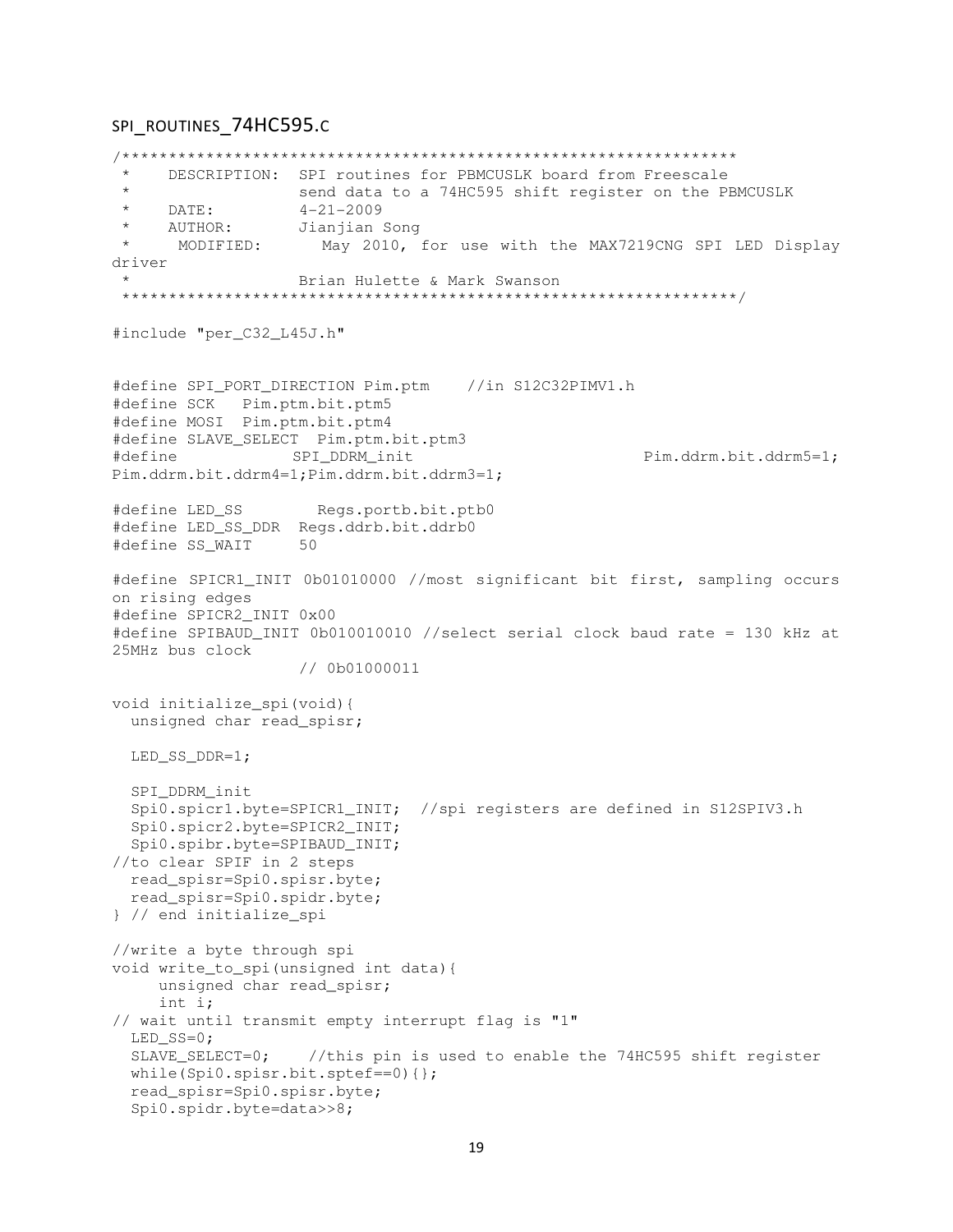```
 while(Spi0.spisr.bit.sptef==0) // wait for transfer to complete 
   read_spisr=Spi0.spisr.byte; 
   Spi0.spidr.byte=data; 
   while(Spi0.spisr.bit.sptef==0) // wait for transfer to complete 
  for(i=0; i<SS_WAIT; i++){}<br>SLAVE_SELECT=1; //t
                      //transfer data to the storage register on positive
edge 
   LED_SS=1; 
}
```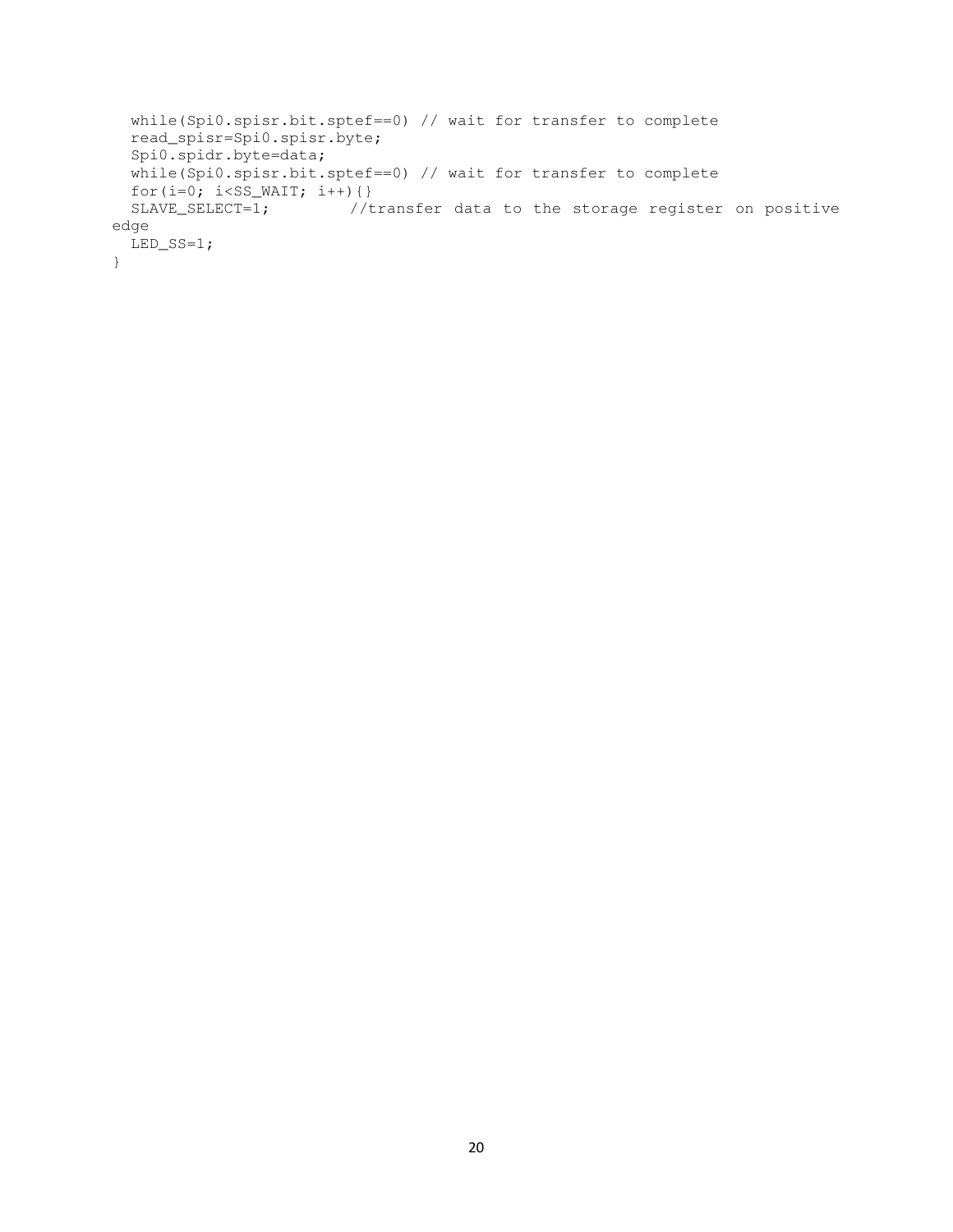#### LED\_ROUTINES.C

```
extern void write to spi(unsigned int data);
void initialize_LED(){ 
  write_to_spi(0x0C01); // Set to normal operation (as opposed to shutdown 
mode) 
  write_to_spi(0x0900); // Disable decode register so we can address LEDs 
directly 
  write_to_spi(0x0AFF); // Set Intensity to max on 
  write_to_spi(0x0BFF); // Set scan-limit to all digits 
   write_to_spi(0x0F00); // Turn off Display Test mode 
} 
/****************************************************** 
  * Displays a bar graph on an 8x8 LED display using a * 
 * MAX7219CNG SPI Display Driver
 * The bar graph data is passed in through the * * int data[] argument where each index represents * 
  * one bar in the graph, and the value at the index * 
  * is an integer representing the height of that bar * 
  * in LEDs * 
  ******************************************************/ 
void display_bar(int data[]){ 
   write_to_spi(0x01FF & (~(0xFF>>data[0]))); 
   write_to_spi(0x02FF & (~(0xFF>>data[1]))); 
   write_to_spi(0x03FF & (~(0xFF>>data[2]))); 
   write_to_spi(0x04FF & (~(0xFF>>data[3]))); 
  write_to_spi(0x05FF & (~(0xFF>>data[4]))); 
 write_to_spi(0x06FF & (\sim (0xFF>>data[5])));
 write_to_spi(0x07FF & (~(0xFF)>data[6])));
   write_to_spi(0x08FF & (~(0xFF>>data[7]))); 
}
```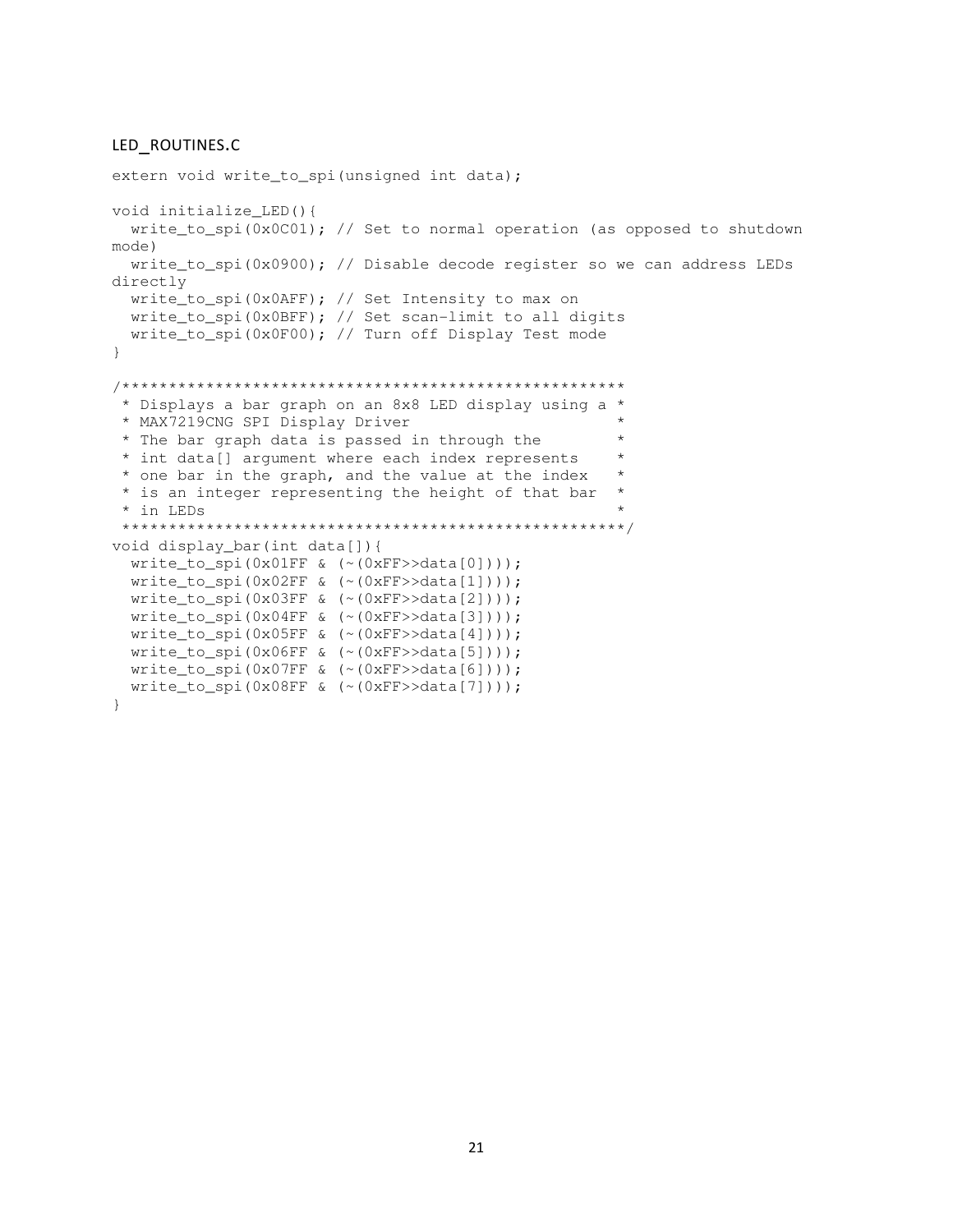#### ATD ROUTINES.C

```
* DESCRIPTION: ATD Subroutines
* DATE:
                                                                   \star5 - 12 - 2010* AUTHOR:
                                                                   \starMark Swanson
#include "per C32 L45J.h"
#define ON 1
#define OFF 0
#define ATDLOOP 200
//Right justified, unsigned data, continuous conversion, single channel, AN5
#define ATDMODE 0b10100101
#define SINGLE 0b0001 // 1 conversion<br>#define ATDCYC 0b00 // 2 A/D conversion cycles
#define ATDPRE 0b00000 // Prescaler = 0
unsigned int aindex;
unsigned char ch;
* Initializes the ATD for continuous 10-bit FIFO conversion cycles
void initialize_ATD() {
 Atd0.atdctl2.bit.adpu = ON; // Turn on ATD
 for(aindex=0; aindex < ATDLOOP; aindex++){} // Loop ATDLOOP times
 Tim0.tscr1.bit.ten = ON;<br>Atd0.atdct12.bit.affc = OFF;<br>Atd0.atdct12.bit.affc = OFF;<br>Atd0.atdct12.bit.awai = OFF;<br>Atd0.atdct12.bit.ascie = OFF;<br>Atd0.atdct12.bit.ascie = OFF;<br>Atd0.atdct12.bit.ascie = OFF;<br>Atd0.atdct12.bit.asc
interrupts
 Atd0.atdct13.bit.slc = SINGLE; // One conversion per sequence<br>Atd0.atdct13.bit.fifo = ON; // Enable result register FIFO<br>Atd0.atdct14.bit.smp = ATDCYC; // Set 2 A/D conversion clock periods
 Atd0.atdct14.bit.prs = ATDPRE; // Set ATD clock = PLLCLK/((PRS+1)*2) =
20Mhz/2 = 10MhzAtd0.atdct14.bit.sres8 = OFF; // Enable 10-bit resolution<br>Atd0.atdct15.byte = ATDMODE; // Start conversion cycles
\mathcal{E}* Returns 10-bit ATD result from current result register
 signed int read_ATD() {
 ch = Atd0.atdstat0.bit.ccx; // Store next result register index
 switch (ch) {
   case 0: while(Atd0.atdstat1.bit.ccf0==OFF){} // Wait for conversion
           return Atd0.atddr[0].d10; // Return ATD result
   case 1: while(Atd0.atdstat1.bit.ccf1==OFF){} // Wait for conversion
           return Atd0.atddr[1].d10;
                                              // Return ATD result
   case 2: while(Atd0.atdstat1.bit.ccf2==OFF){} // Wait for conversion
           return Atd0.atddr[2].d10;
                                               // Return ATD result
   recursive case 3: while(Atd0.atdstat1.bit.ccf3==OFF){} // Wait for conversion
```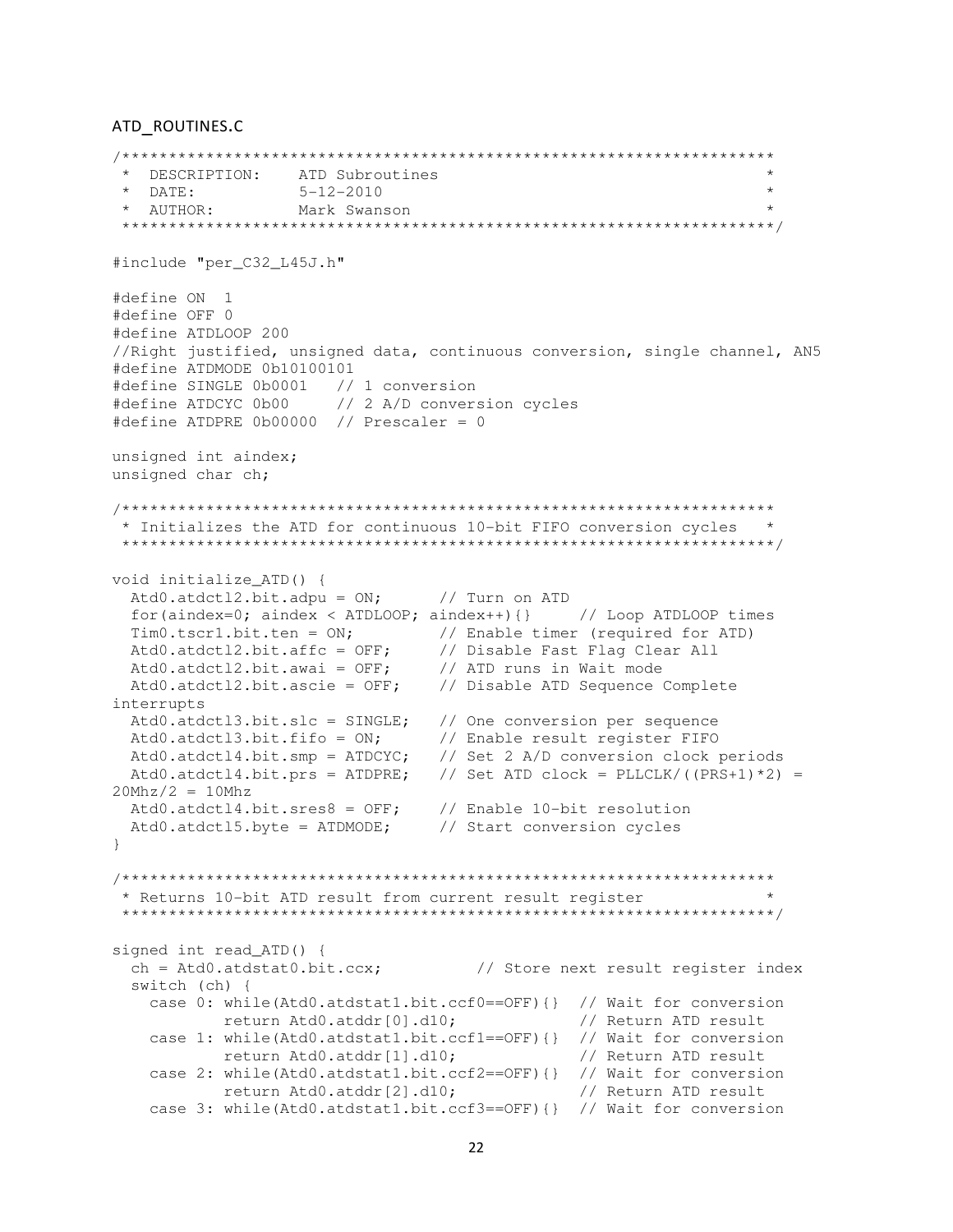```
return Atd0.atddr[3].d10; // Return ATD result
   case 4: while(Atd0.atdstat1.bit.ccf4==OFF){} // Wait for conversion<br>return Atd0.atddr[4].d10; // Return ATD result
           return Atd0.atddr[4].d10;
    case 5: while(Atd0.atdstat1.bit.ccf5==OFF){} // Wait for conversion 
           return Atd0.atddr[5].d10; // Return ATD result 
    case 6: while(Atd0.atdstat1.bit.ccf6==OFF){} // Wait for conversion 
           return Atd0.atddr[6].d10; // Return ATD result 
    case 7: while(Atd0.atdstat1.bit.ccf7==OFF){} // Wait for conversion 
 return Atd0.atddr[7].d10; // Return ATD result 
 default:while(Atd0.atdstat1.bit.ccf0==OFF){} // Wait for conversion 
 return Atd0.atddr[0].d10; // Return ATD result
```
}

}

- 
- 
- 
- 
- 
- 
- 
- 
- 
-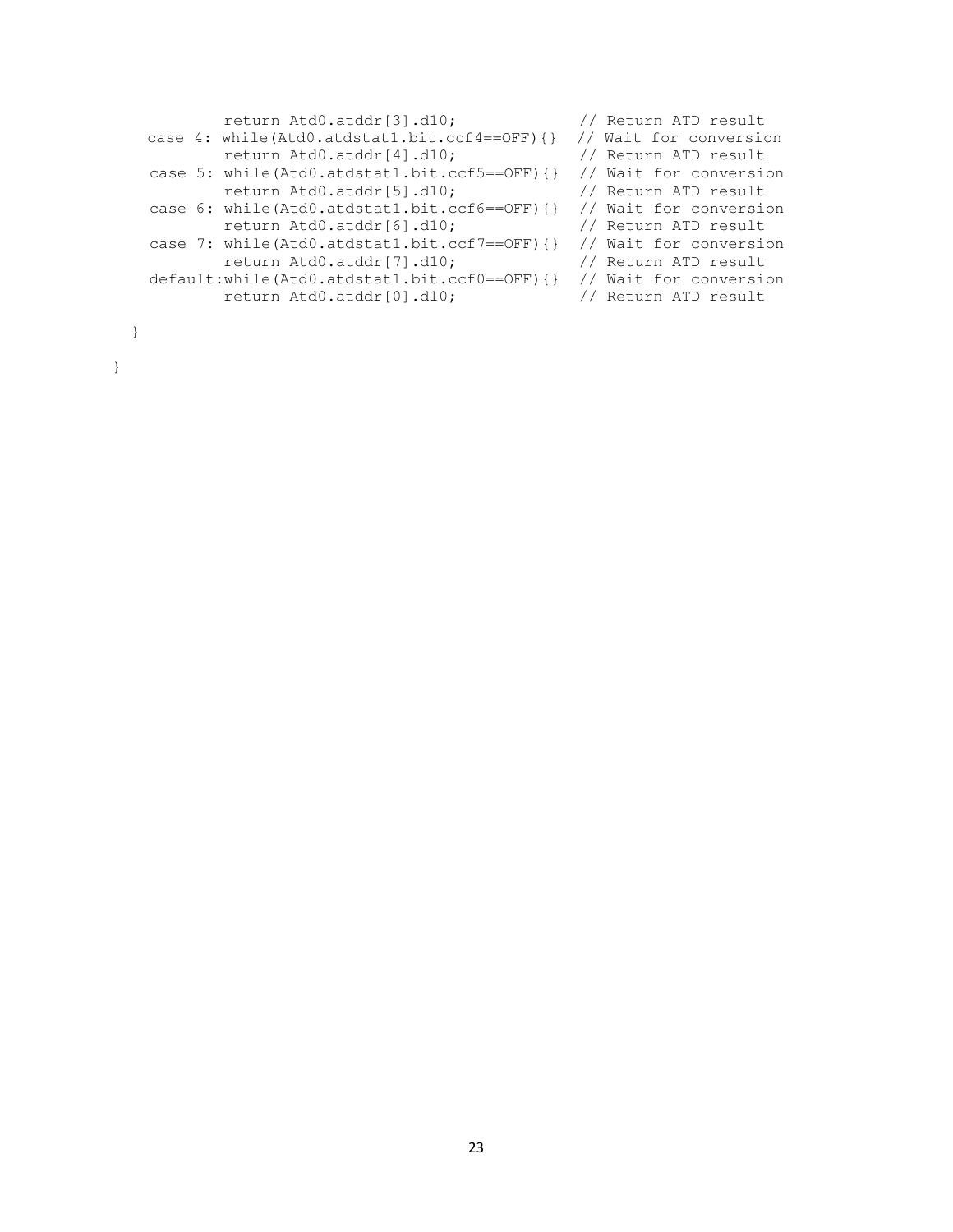#### SAMP ROUTINES.C

```
* DESCRIPTION: Sampling Subroutines
 * DATE: 5-12-2010<br>* AUTHOR: Mark Swanson
                                                                \star\star#include "per C32 L45J.h"
#define SAMPLES 32
#define ON 1
#define OFF 0
#define OUTPUT 1
#define INPUT 0
#define SAMP_PIN Pim.ptt.bit.ptt0 // Toggle bit 0 of port T<br>#define SAMP_DIR Pim.ddrt.bit.ddrt0 // Data direction for bit 0 of port T
#define SAMP_PRESCALER 0b010 // Divide bus clock by 4, bus clock =
20MHz// Timer interrupt interval = 125x4x(1/20) microsec = 25us// Sampling frequency of 1/25us = 40kHz#define SampleInterruptInterval 123
#define SampleCompareReg Tim0.tc[0] // TC0 Register
unsigned char sampling;
unsigned int sindex;
static signed int samparr[32];
extern signed int read_ATD(void);
* Initializes timer channel 0 with toggle pin bit 0 of port T *
 void SetSampleTimer() {
                                // Initially disable sampling
 sampling = OFF;sampling = OFF;<br>SAMP_DIR = OUTPUT; \frac{1}{1} at bit 0 of port T as output port
     Tim0.tios.bit.ios0 = OUTPUT; // Select timer channel 0 for output
compare
 Tim0.tie.bit.c0i=1;// Enable timer channel 0 interrupt
 // Clear the timer FLAG in TFLG1 by writing a ``1'' to it.
 Tim0.tf1q1.bit.c0f = 1;// Load offset to begin new outpout compare
 SampleCompareReg = Tim0.tcnt.word+SampleInterruptInterval;
\left\{ \right\}* If sampling enabled, samples ATD and resets timer for next sample *
 interrupt void ServiceSampleTimer() {
 SAMP_PIN = SAMP_PIN+1; \begin{array}{ccc} / / \text{ Together sample output pin} \\ \text{if (sampling == 0N)} \end{array} // Ensure sampling enabled
   samparr [sindex] = read_ATD(); // Store next sample in FFT set
   sindex++;<br>
if(sindex == SAMPLES){<br>
// Increment FFT set index<br>
if(sindex == SAMPLES){<br>
// Check for final sampl<br>
// Reinitialize FFT set index
                                     // Check for final sample in FFT set
```